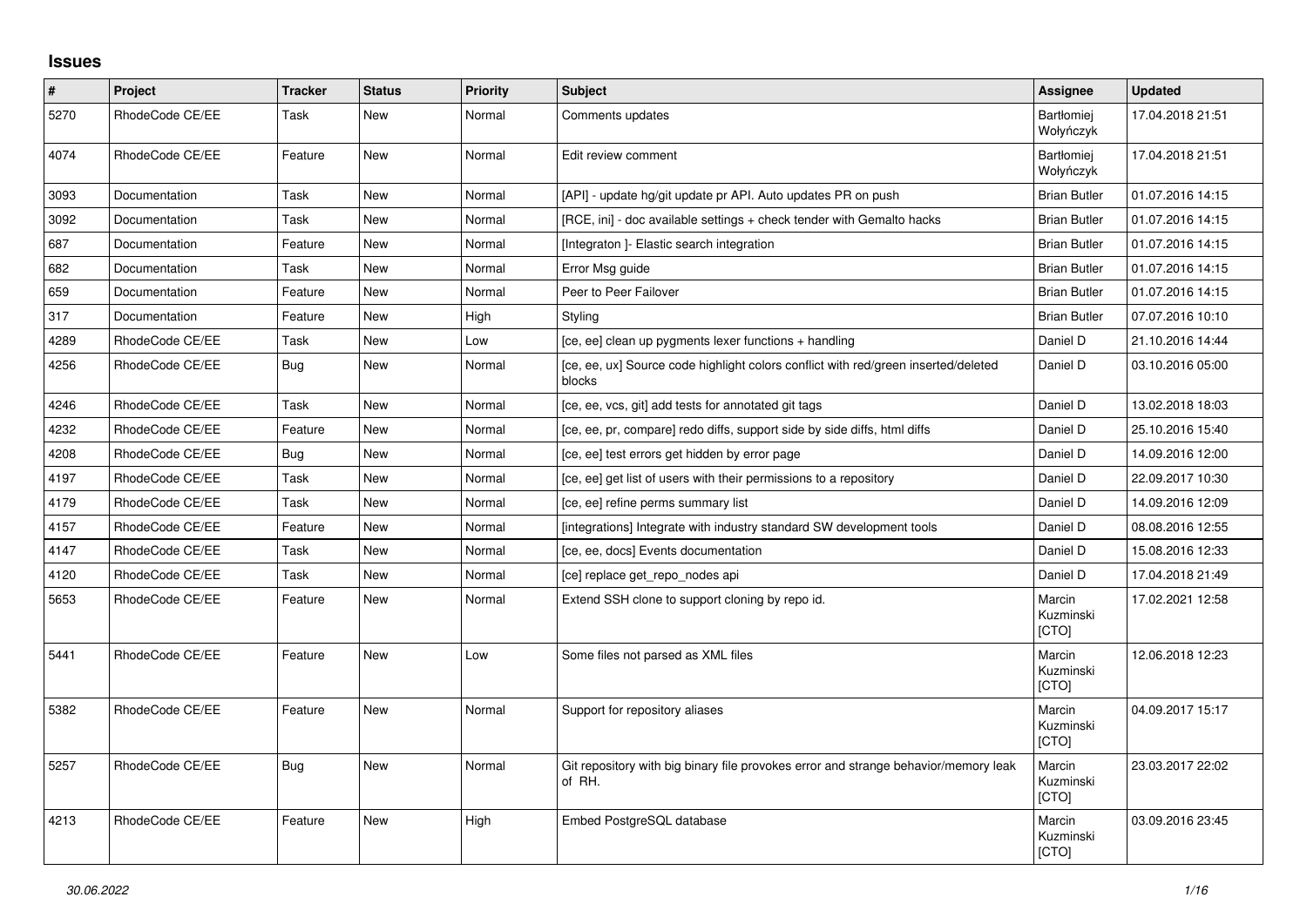| $\pmb{\#}$ | Project              | <b>Tracker</b> | <b>Status</b> | <b>Priority</b> | <b>Subject</b>                                                                                              | Assignee                     | <b>Updated</b>   |
|------------|----------------------|----------------|---------------|-----------------|-------------------------------------------------------------------------------------------------------------|------------------------------|------------------|
| 4000       | RhodeCode CE/EE      | Feature        | New           | Normal          | Make compare more functional                                                                                | Marcin<br>Kuzminski<br>[CTO] | 18.11.2017 19:11 |
| 3483       | RhodeCode CE/EE      | Bug            | New           | Normal          | oauth: disable 3rd party registration if RhodeCode registration is disabled                                 | Marcin<br>Kuzminski<br>[CTO] | 13.04.2016 12:13 |
| 4234       | RhodeCode CE/EE      | Task           | New           | Normal          | prepare and test RhodeCode VM image for AWS                                                                 | Marcin Lulek                 | 11.07.2017 13:32 |
| 4052       | RhodeCode Appenlight | Task           | New           | Normal          | release fixes                                                                                               | <b>Marcin Lulek</b>          | 29.06.2016 12:14 |
| 5548       | RhodeCode CE/EE      | Feature        | <b>New</b>    | Normal          | Initial Search API                                                                                          | Peter Colledge               | 07.07.2019 22:21 |
| 5553       | RhodeCode CE/EE      | <b>Bug</b>     | New           | Normal          | Exceptions Tracker - Exception ID: 140095575901360 after upgrade to the lastes<br>version                   | Thierry<br>Wynsdau           | 10.07.2019 10:33 |
| 5680       | RhodeCode CE/EE      | Bug            | <b>New</b>    | High            | Inconsistent timezone display                                                                               |                              | 20.04.2022 14:15 |
| 5679       | RhodeCode CE/EE      | Bug            | <b>New</b>    | Normal          | Data directory continues to grow until it fills disk partition                                              |                              | 25.04.2022 11:42 |
| 5677       | RhodeCode CE/EE      | Support        | New           | Normal          | PR cross merge                                                                                              |                              | 28.01.2022 16:59 |
| 5672       | RhodeCode CE/EE      | Bug            | <b>New</b>    | Normal          | Unable to browse git repository folders with # in names                                                     |                              | 16.12.2021 18:13 |
| 5670       | RhodeCode CE/EE      | Bug            | New           | Normal          | Repo-level administrators can usurp owner of repoistory                                                     |                              | 01.12.2021 16:18 |
| 5664       | RhodeCode CE/EE      | <b>Bug</b>     | <b>New</b>    | Normal          | Regression: When assigning permissions, cannot see own group in auto-complete<br>without special conditions |                              | 29.07.2021 10:49 |
| 5662       | RhodeCode CE/EE      | <b>Bug</b>     | New           | Normal          | Full text search not working due to crash in whoosh                                                         |                              | 07.06.2022 08:31 |
| 5657       | RhodeCode CE/EE      | Bug            | New           | Normal          | Error in maintenance page                                                                                   |                              | 30.03.2021 15:09 |
| 5654       | RhodeCode CE/EE      | Bug            | <b>New</b>    | Normal          | Comment formatting broken when containing @ in a code block                                                 |                              | 24.02.2021 12:10 |
| 5649       | RhodeCode CE/EE      | <b>Bug</b>     | New           | Normal          | test-file-upload                                                                                            |                              | 17.12.2020 23:08 |
| 5645       | RhodeCode CE/EE      | Bug            | <b>New</b>    | High            | Rhodecode returns 400 Bad request on huge mercurial repos                                                   |                              | 18.12.2020 06:29 |
| 5644       | RhodeCode CE/EE      | Bug            | New           | Normal          | PR inks to comments not working if files are collapsed                                                      |                              | 02.12.2020 10:42 |
| 5641       | RhodeCode CE/EE      | Feature        | <b>New</b>    | Normal          | "Add draft" / (x) button usability                                                                          |                              | 30.11.2020 20:53 |
| 5639       | RhodeCode CE/EE      | Support        | <b>New</b>    | High            | 500 Internal Server Error   The server has either erred  after importing Database<br>from backup            |                              | 22.11.2020 09:15 |
| 5638       | RhodeCode CE/EE      | Feature        | New           | Normal          | Add "Copy full url path" button                                                                             |                              | 05.02.2021 20:23 |
| 5637       | RhodeCode CE/EE      | Feature        | <b>New</b>    | Normal          | Clone URL templates - add per repository/namespace                                                          |                              | 29.10.2020 09:38 |
| 5632       | RhodeCode CE/EE      | <b>Bug</b>     | New           | Normal          | Missing Parent Folder for Personal Repo lacks proper handling                                               |                              | 03.08.2020 07:56 |
| 5631       | RhodeCode CE/EE      | Feature        | New           | Normal          | Change target of PR                                                                                         |                              | 31.07.2020 17:05 |
| 5630       | RhodeCode CE/EE      | <b>Bug</b>     | New           | Normal          | Inline comments do not follow the line of code                                                              |                              | 21.07.2020 11:25 |
| 5629       | RhodeCode CE/EE      | Bug            | <b>New</b>    | Normal          | Diff truncated on small files                                                                               |                              | 21.07.2020 08:58 |
| 5628       | Documentation        | <b>Bug</b>     | New           | Normal          | Problems with SSH Connection docs                                                                           |                              | 06.05.2022 21:14 |
| 5627       | Documentation        | Bug            | New           | Normal          | Immediate re-run of rhodecode-index throws warnings on some repos (and suggests)<br>rebuild from scratch)   |                              | 02.07.2020 19:41 |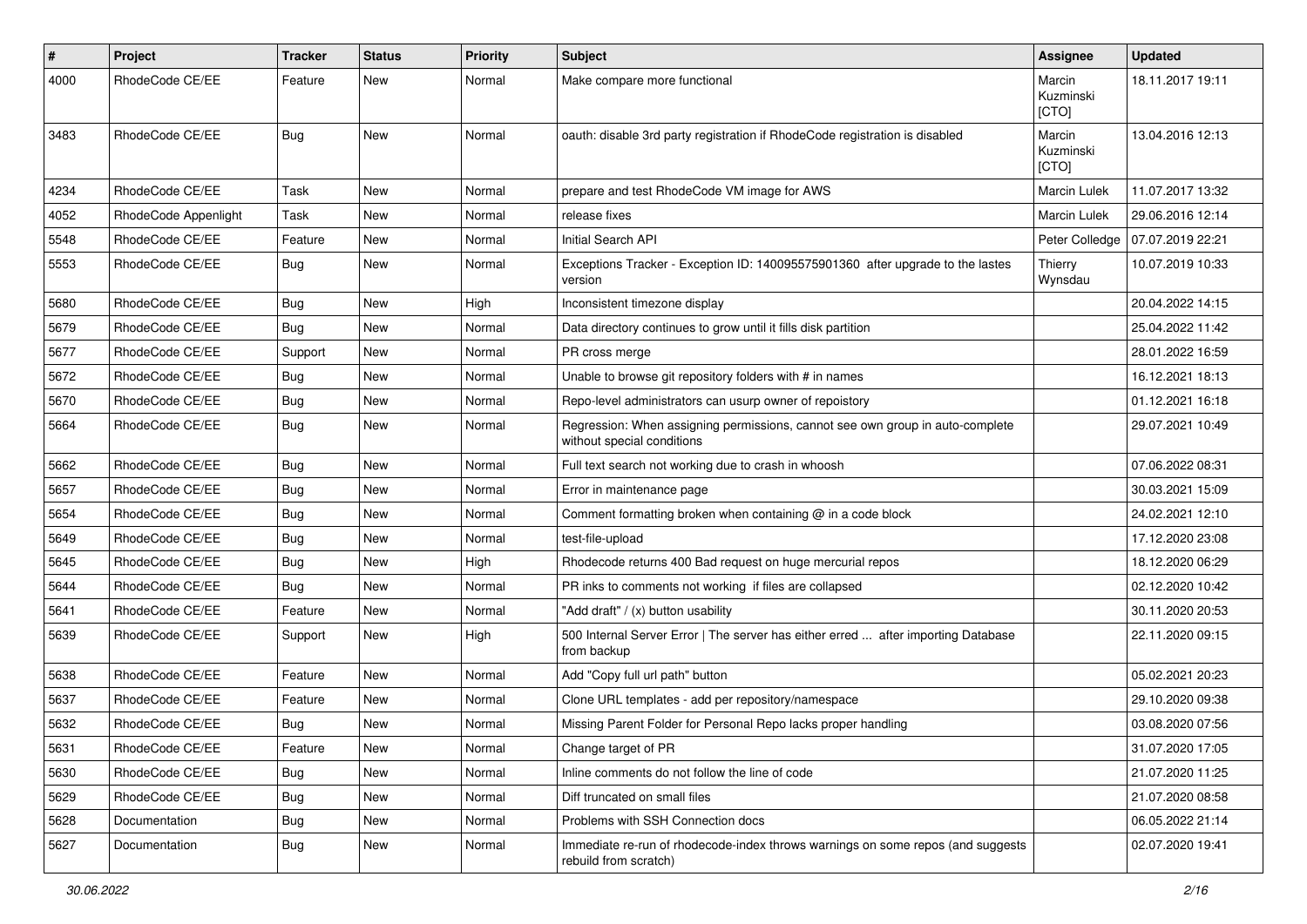| $\sharp$ | Project                  | <b>Tracker</b> | <b>Status</b> | Priority | <b>Subject</b>                                                                                                    | <b>Assignee</b> | <b>Updated</b>   |
|----------|--------------------------|----------------|---------------|----------|-------------------------------------------------------------------------------------------------------------------|-----------------|------------------|
| 5626     | RhodeCode CE/EE          | <b>Bug</b>     | New           | Normal   | Whoosh full-text indexing is fully indexing all repos, not recognizing forks                                      |                 | 02.07.2020 19:24 |
| 5625     | Documentation            | Bug            | <b>New</b>    | Normal   | Feedback on RhodeCode Full-text search docs                                                                       |                 | 02.07.2020 19:22 |
| 5624     | RhodeCode CE/EE          | Bug            | New           | Normal   | Timeout when trying to test SMTP email configuration                                                              |                 | 01.07.2020 20:01 |
| 5618     | RhodeCode CE/EE          | Support        | <b>New</b>    | Normal   | Getting HTTP 502 Bad Gateway when trying to push (or clone) on a slow network                                     |                 | 27.05.2020 21:56 |
| 5617     | RhodeCode CE/EE          | Feature        | <b>New</b>    | Normal   | Allow PRs to non-head bookmarks                                                                                   |                 | 20.05.2020 12:25 |
| 5613     | RhodeCode CE/EE          | Feature        | New           | Low      | Feature Request: Issue tracker link in new tab/window                                                             |                 | 03.10.2021 23:25 |
| 5612     | RhodeCode CE/EE          | Bug            | New           | Low      | CPU cores getting maxed out by VCSServer on Repository Size request                                               |                 | 03.10.2021 23:25 |
| 5600     | RhodeCode CE/EE          | Feature        | <b>New</b>    | Normal   | Change default repository landing page                                                                            |                 | 27.01.2021 01:04 |
| 5598     | Documentation            | Bug            | New           | Low      | Typo in force delete command                                                                                      |                 | 19.03.2020 20:10 |
| 5595     | RhodeCode CE/EE          | Feature        | <b>New</b>    | Normal   | Group code review mail notification                                                                               |                 | 03.03.2020 10:17 |
| 5593     | RhodeCode CE/EE          | Support        | New           | Normal   | <b>SSH</b> connections                                                                                            |                 | 17.02.2020 16:18 |
| 5591     | Documentation            | Support        | New           | Normal   | documentation typo                                                                                                |                 | 04.02.2020 19:43 |
| 5590     | RhodeCode CE/EE          | Bug            | <b>New</b>    | Normal   | Pull Request creation takes 2 minutes                                                                             |                 | 28.05.2020 20:48 |
| 5588     | RhodeCode CE/EE          | <b>Bug</b>     | <b>New</b>    | Normal   | wrong rendering of issue tracker pattern                                                                          |                 | 29.01.2020 11:24 |
| 5586     | RhodeCode CE/EE          | Feature        | <b>New</b>    | Normal   | @mention should be a link                                                                                         |                 | 29.01.2020 11:46 |
| 5584     | RhodeCode CE/EE          | Feature        | New           | Normal   | "update pull request link" message on vcs client                                                                  |                 | 23.01.2020 10:32 |
| 5582     | <b>RhodeCode Control</b> | Feature        | New           | Normal   | Add the version number of a PR in the HTTP API                                                                    |                 | 15.01.2020 10:45 |
| 5570     | RhodeCode CE/EE          | Bug            | <b>New</b>    | Normal   | Remap repositories always fail in RhodeCode community                                                             |                 | 04.10.2019 14:50 |
| 5559     | RhodeCode CE/EE          | <b>Bug</b>     | New           | Normal   | Timezone handling issue on repos list                                                                             |                 | 07.07.2019 22:19 |
| 5556     | RhodeCode CE/EE          | Bug            | New           | Normal   | After upgrade RhodeCode Enterprise, pull request via API adds repo owner as<br>default reviewer                   |                 | 01.01.2020 13:09 |
| 5552     | RhodeCode CE/EE          | Feature        | <b>New</b>    | High     | PR dependency across repos                                                                                        |                 | 22.06.2019 01:15 |
| 5551     | Documentation            | Bug            | New           | Normal   | Mention LargeFile and LFS in the Backup page                                                                      |                 | 21.04.2019 20:58 |
| 5550     | RhodeCode CE/EE          | Bug            | New           | Normal   | 500 Internal Server Error   The server has either erred or is incapable of performing<br>the requested operation. |                 | 18.04.2019 17:12 |
| 5547     | RhodeCode CE/EE          | Bug            | <b>New</b>    | Normal   | UI not consistent between Firefox and Chrome                                                                      |                 | 01.03.2019 23:35 |
| 5545     | RhodeCode CE/EE          | <b>Bug</b>     | New           | Normal   | Merge commit to contain the username/reponame of the origin                                                       |                 | 28.02.2019 13:46 |
| 5543     | RhodeCode CE/EE          | Feature        | New           | Normal   | Repo API should have equivalent get_repo_audit_logs() to User API call<br>get_user_audit_logs()                   |                 | 26.02.2019 12:22 |
| 5541     | RhodeCode CE/EE          | Support        | New           | Normal   | <b>SVN Settings: Repository Patterns</b>                                                                          |                 | 16.12.2019 15:35 |
| 5540     | RhodeCode CE/EE          | Bug            | New           | Normal   | Rhode Code 4.15.2 VCS Caching(?) behaviour                                                                        |                 | 25.02.2019 17:01 |
| 5538     | RhodeCode CE/EE          | Bug            | New           | Normal   | internal server error (UnicodeDecodeError) during rhodecode-index request                                         |                 | 20.02.2019 14:43 |
| 5535     | RhodeCode Control        | Bug            | New           | Normal   | improper rollback on upgrade failure                                                                              |                 | 09.02.2019 21:12 |
| 5534     | RhodeCode Control        | Feature        | New           | Normal   | extract/preload subcommand                                                                                        |                 | 14.02.2019 14:45 |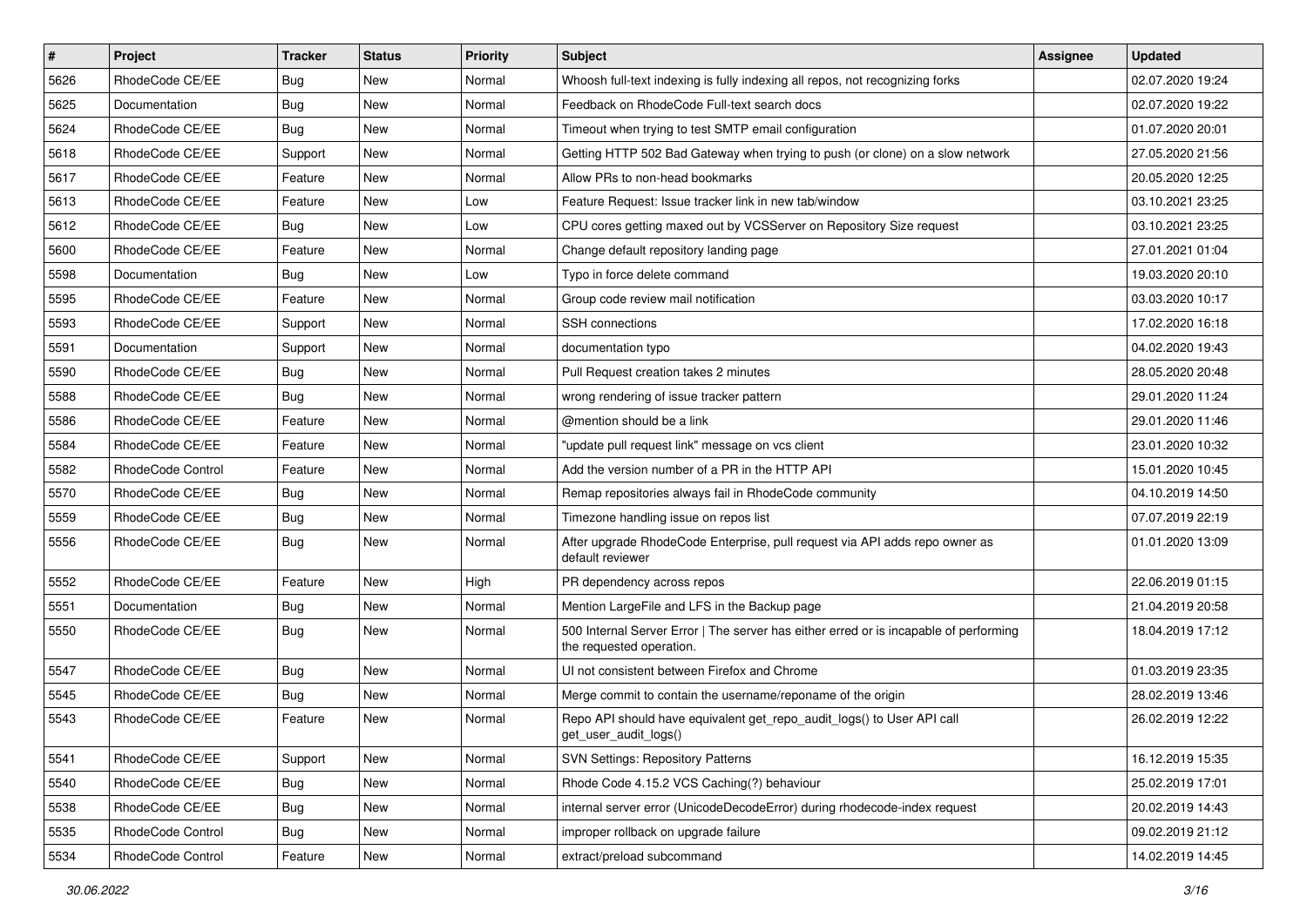| $\vert$ # | Project           | Tracker    | <b>Status</b> | <b>Priority</b> | <b>Subject</b>                                                                                             | <b>Assignee</b> | <b>Updated</b>   |
|-----------|-------------------|------------|---------------|-----------------|------------------------------------------------------------------------------------------------------------|-----------------|------------------|
| 5531      | RhodeCode Tools   | Bug        | New           | Normal          | rhodecode-index: default cli opts overwrite given mapping file                                             |                 | 17.07.2020 17:36 |
| 5529      | Documentation     | Support    | <b>New</b>    | Normal          | Documentation does not detail watched repositories                                                         |                 | 07.02.2019 00:16 |
| 5527      | RhodeCode CE/EE   | Support    | <b>New</b>    | Normal          | API: expose human readable failure reason                                                                  |                 | 30.01.2019 17:43 |
| 5524      | RhodeCode CE/EE   | Bug        | <b>New</b>    | High            | Cannot log into RhodeCode anymore                                                                          |                 | 15.01.2019 17:08 |
| 5519      | RhodeCode CE/EE   | Bug        | New           | High            | User unable to fork the repo despite setting Repository Forking to Disabled                                |                 | 11.12.2018 22:21 |
| 5512      | RhodeCode CE/EE   | Bug        | New           | Normal          | Show commit phase in summary view                                                                          |                 | 09.11.2018 21:37 |
| 5511      | RhodeCode CE/EE   | Feature    | <b>New</b>    | Normal          | New feature to synchronize the fork with the remote repo from the summary page                             |                 | 13.11.2018 01:23 |
| 5510      | RhodeCode CE/EE   | Bug        | <b>New</b>    | High            | AssertionError: unexpected parameters: user agent & hook type                                              |                 | 31.07.2021 11:14 |
| 5509      | RhodeCode CE/EE   | Bug        | New           | Normal          | Remove `!important attributes` from UI elements                                                            |                 | 07.12.2018 07:40 |
| 5506      | RhodeCode CE/EE   | <b>Bug</b> | New           | Normal          | Web UI fonts are not looking good and is difficult to read for people with low vision                      |                 | 26.10.2018 09:38 |
| 5504      | RhodeCode CE/EE   | Feature    | New           | Normal          | Buttons to copy commit hash and to expand the commit message in the repo<br>summary view                   |                 | 26.10.2018 00:59 |
| 5503      | RhodeCode CE/EE   | Support    | <b>New</b>    | Normal          | failed to upgrade to 4.13.3                                                                                |                 | 06.11.2018 18:28 |
| 5501      | RhodeCode Control | Bug        | New           | Normal          | rccontrol throwing rccontrol.lib.exceptions.SupervisorFailedToStart                                        |                 | 19.05.2022 19:32 |
| 5500      | RhodeCode CE/EE   | Bug        | New           | Normal          | How to enable/set "RC SKIP HOOKS" to disable svn hooks?                                                    |                 | 02.10.2018 07:45 |
| 5499      | RhodeCode CE/EE   | Support    | <b>New</b>    | Normal          | ERROR [celery.worker.consumer.consumer] consumer: Cannot connect                                           |                 | 11.09.2018 08:39 |
| 5497      | RhodeCode CE/EE   | Support    | New           | Normal          | hg push hangs                                                                                              |                 | 30.08.2018 22:15 |
| 5496      | RhodeCode CE/EE   | Support    | <b>New</b>    | Normal          | database migration 4.11.6 mysql to 4.12.4 postgres                                                         |                 | 27.08.2018 21:17 |
| 5495      | RhodeCode CE/EE   | Support    | New           | Normal          | Idap to crowd users groups sync source                                                                     |                 | 10.09.2018 22:09 |
| 5494      | RhodeCode CE/EE   | Bug        | <b>New</b>    | Normal          | rccontrol's python package management causes slow VCS SSH                                                  |                 | 02.04.2019 11:56 |
| 5492      | RhodeCode CE/EE   | Bug        | <b>New</b>    | Normal          | VCSServer + SVN 1.10                                                                                       |                 | 26.07.2018 15:01 |
| 5491      | RhodeCode CE/EE   | Support    | New           | Urgent          | Upgrade RhodeCode Community + VCSSERVER from 4.10.4 to 4.12.4, pull request<br>stop working with reviewers |                 | 30.08.2018 09:47 |
| 5484      | RhodeCode CE/EE   | Support    | New           | Normal          | Setting up ssh, remote hg not found                                                                        |                 | 06.07.2018 23:41 |
| 5475      | RhodeCode CE/EE   | <b>Bug</b> | <b>New</b>    | Normal          | Unable to locate user in OpenLDAP directory via Idaps                                                      |                 | 08.06.2018 20:06 |
| 5471      | RhodeCode CE/EE   | Bug        | <b>New</b>    | Normal          | Webhook integration failing: need more than 3 values to unpack                                             |                 | 01.06.2018 02:26 |
| 5468      | RhodeCode CE/EE   | Support    | New           | Normal          | Check logic for updating last commit for repository groups                                                 |                 | 30.08.2018 09:47 |
| 5462      | RhodeCode CE/EE   | Bug        | New           | Normal          | create repo api fails with celery enabled                                                                  |                 | 10.07.2018 17:49 |
| 5460      | RhodeCode CE/EE   | Bug        | New           | Low             | Repo creation stuck when remote clone returns partial http code 500                                        |                 | 06.07.2018 19:14 |
| 5450      | RhodeCode Tools   | Bug        | <b>New</b>    | Normal          | rhodecode-api get_license_info no longer works                                                             |                 | 17.07.2018 15:01 |
| 5439      | Documentation     | Bug        | New           | Low             | JIRA Integration description: Wrong sample link                                                            |                 | 14.02.2018 14:25 |
| 5414      | RhodeCode CE/EE   | Bug        | New           | High            | When Opening New Pull Request, Target Revision Default Is Undesireable                                     |                 | 11.04.2018 23:20 |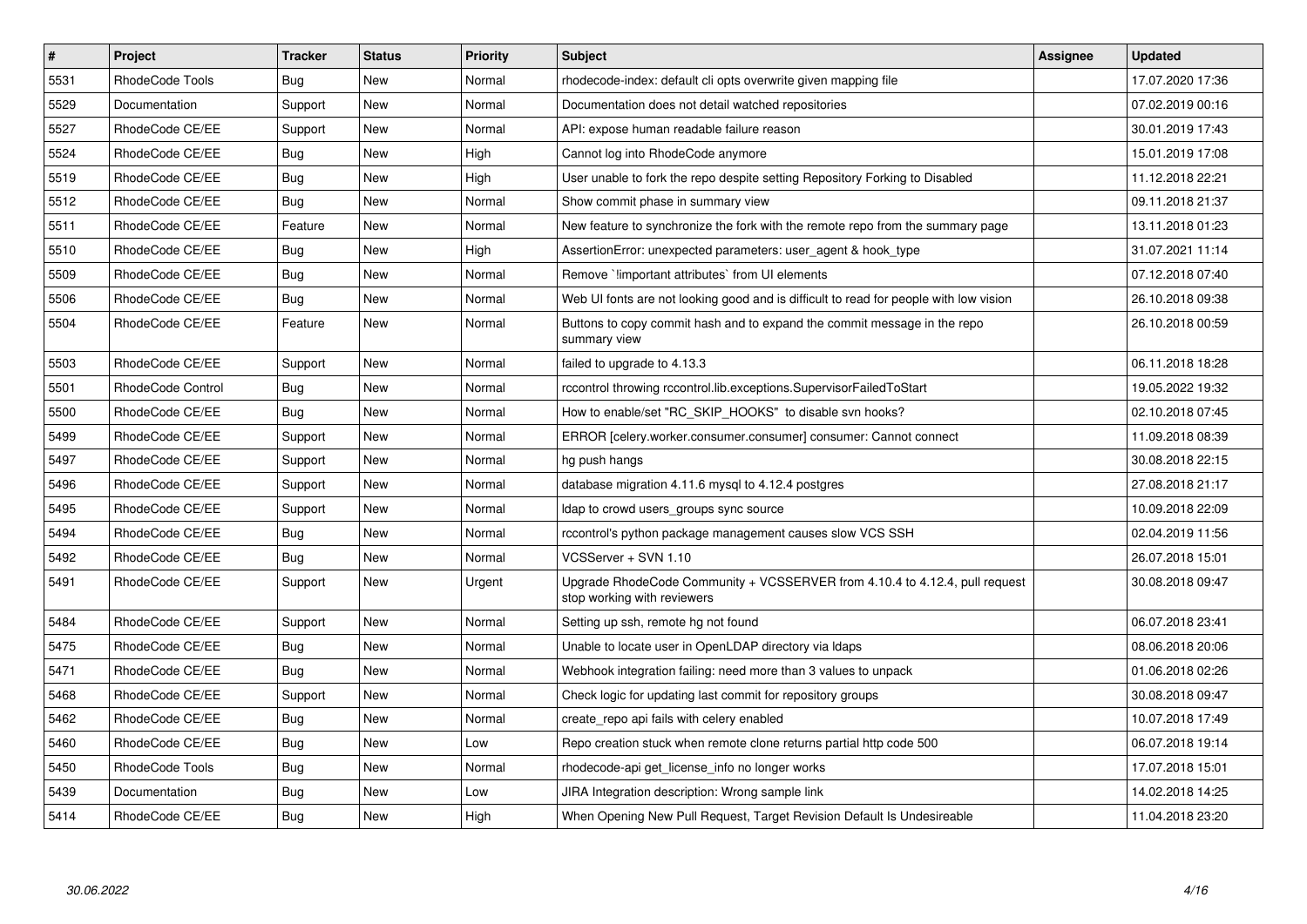| $\sharp$ | Project              | Tracker    | <b>Status</b> | Priority | Subject                                                                                                                                                                              | Assignee | <b>Updated</b>   |
|----------|----------------------|------------|---------------|----------|--------------------------------------------------------------------------------------------------------------------------------------------------------------------------------------|----------|------------------|
| 5410     | RhodeCode CE/EE      | <b>Bug</b> | New           | Normal   | After converting to CE, we get the following error when trying to view some repos in<br>the UI: "UnicodeDecodeError: 'ascii' codec can't decode byte" (full error in<br>Description) |          | 25.01.2018 20:45 |
| 5406     | RhodeCode CE/EE      | <b>Bug</b> | New           | Normal   | <b>Installer Fails</b>                                                                                                                                                               |          | 01.12.2017 11:52 |
| 5405     | RhodeCode CE/EE      | <b>Bug</b> | New           | Normal   | Add repository from UI leads to HTTP/404                                                                                                                                             |          | 28.11.2017 11:39 |
| 5404     | RhodeCode CE/EE      | Task       | New           | Normal   | Add an option to detach review rules when deleting an user                                                                                                                           |          | 22.11.2017 11:23 |
| 5400     | RhodeCode CE/EE      | Task       | New           | Normal   | User group - subgroup support                                                                                                                                                        |          | 06.11.2017 22:00 |
| 5394     | RhodeCode CE/EE      | Support    | New           | Normal   | SVN to Git / Mercurial Migration                                                                                                                                                     |          | 03.10.2017 09:29 |
| 5371     | RhodeCode CE/EE      | <b>Bug</b> | New           | Normal   | Comment times in Pull Requests are off by 1 day                                                                                                                                      |          | 10.04.2018 15:11 |
| 5348     | Documentation        | <b>Bug</b> | <b>New</b>    | Normal   | Uninstall documentaion missing some steps                                                                                                                                            |          | 06.07.2017 10:25 |
| 5347     | Documentation        | <b>Bug</b> | New           | Normal   | Post Install steps should include Apache or Nginx setup.                                                                                                                             |          | 06.07.2017 10:23 |
| 5342     | RhodeCode Appenlight | <b>Bug</b> | New           | Low      | Broken link [Applications Modify application]                                                                                                                                        |          | 21.06.2017 21:21 |
| 5289     | RhodeCode CE/EE      | Feature    | New           | High     | Ability to Upload/Replace a file using the UI                                                                                                                                        |          | 22.09.2017 10:29 |
| 5278     | RhodeCode CE/EE      | Feature    | New           | Normal   | Require support for git repositories of the form git://                                                                                                                              |          | 13.04.2017 15:20 |
| 5273     | RhodeCode CE/EE      | Feature    | <b>New</b>    | Normal   | Comment status                                                                                                                                                                       |          | 07.04.2017 13:10 |
| 5271     | RhodeCode CE/EE      | Feature    | New           | Normal   | Private comments                                                                                                                                                                     |          | 07.04.2017 12:01 |
| 5269     | RhodeCode CE/EE      | Support    | New           | Normal   | Upgrade from RC EE 3.7.1 to RC EE 4.x                                                                                                                                                |          | 29.06.2017 19:36 |
| 5256     | RhodeCode CE/EE      | Feature    | <b>New</b>    | Normal   | Last repository access time.                                                                                                                                                         |          | 23.03.2017 16:34 |
| 5255     | RhodeCode CE/EE      | Support    | New           | Normal   | I can't access issues created by me from mail                                                                                                                                        |          | 04.04.2017 11:28 |
| 5248     | Documentation        | Bug        | <b>New</b>    | Normal   | Installation of rhodecode-tools                                                                                                                                                      |          | 16.03.2017 16:35 |
| 5237     | Documentation        | Support    | New           | Normal   | documentation for DR                                                                                                                                                                 |          | 06.03.2017 23:34 |
| 5227     | RhodeCode CE/EE      | <b>Bug</b> | New           | Normal   | 400 during a svn checkout, file with special chars                                                                                                                                   |          | 23.02.2017 17:43 |
| 5218     | RhodeCode CE/EE      | <b>Bug</b> | <b>New</b>    | Normal   | 500 when forking repository, when using special chars in password.                                                                                                                   |          | 19.02.2017 21:46 |
| 5200     | RhodeCode CE/EE      | Task       | New           | Normal   | investigate search improvements                                                                                                                                                      |          | 16.12.2019 16:04 |
| 4669     | RhodeCode CE/EE      | Task       | New           | Normal   | disable pytest sugar on nix-build                                                                                                                                                    |          | 01.12.2016 12:52 |
| 4312     | RhodeCode CE/EE      | Task       | New           | Normal   | Storage location changes                                                                                                                                                             |          | 11.07.2017 13:31 |
| 4303     | RhodeCode CE/EE      | Support    | New           | Normal   | rhodecode instance                                                                                                                                                                   |          | 08.11.2016 16:32 |
| 4301     | RhodeCode CE/EE      | Feature    | New           | Normal   | [API] toggle force_password_reset in api for Idap users                                                                                                                              |          | 28.10.2016 15:43 |
| 4299     | RhodeCode CE/EE      | Task       | New           | Normal   | TEMPLATE repo groups                                                                                                                                                                 |          | 22.09.2017 10:26 |
| 4290     | RhodeCode CE/EE      | Task       | New           | Normal   | Allow to transplant the review status to merged commits                                                                                                                              |          | 17.04.2018 21:50 |
| 4285     | RhodeCode CE/EE      | Bug        | New           | Normal   | Intermittent error while trying to create or fork a repository                                                                                                                       |          | 17.10.2016 22:42 |
| 4272     | RhodeCode CE/EE      | Feature    | New           | Normal   | Better SPAM protection                                                                                                                                                               |          | 12.10.2016 11:14 |
| 4255     | RhodeCode CE/EE      | <b>Bug</b> | New           | Normal   | [translation, i18n] translation not being applied to integrations pages                                                                                                              |          | 30.09.2016 15:56 |
| 4252     | RhodeCode CE/EE      | Support    | New           | Normal   | Backup & Recovery                                                                                                                                                                    |          | 07.10.2016 19:47 |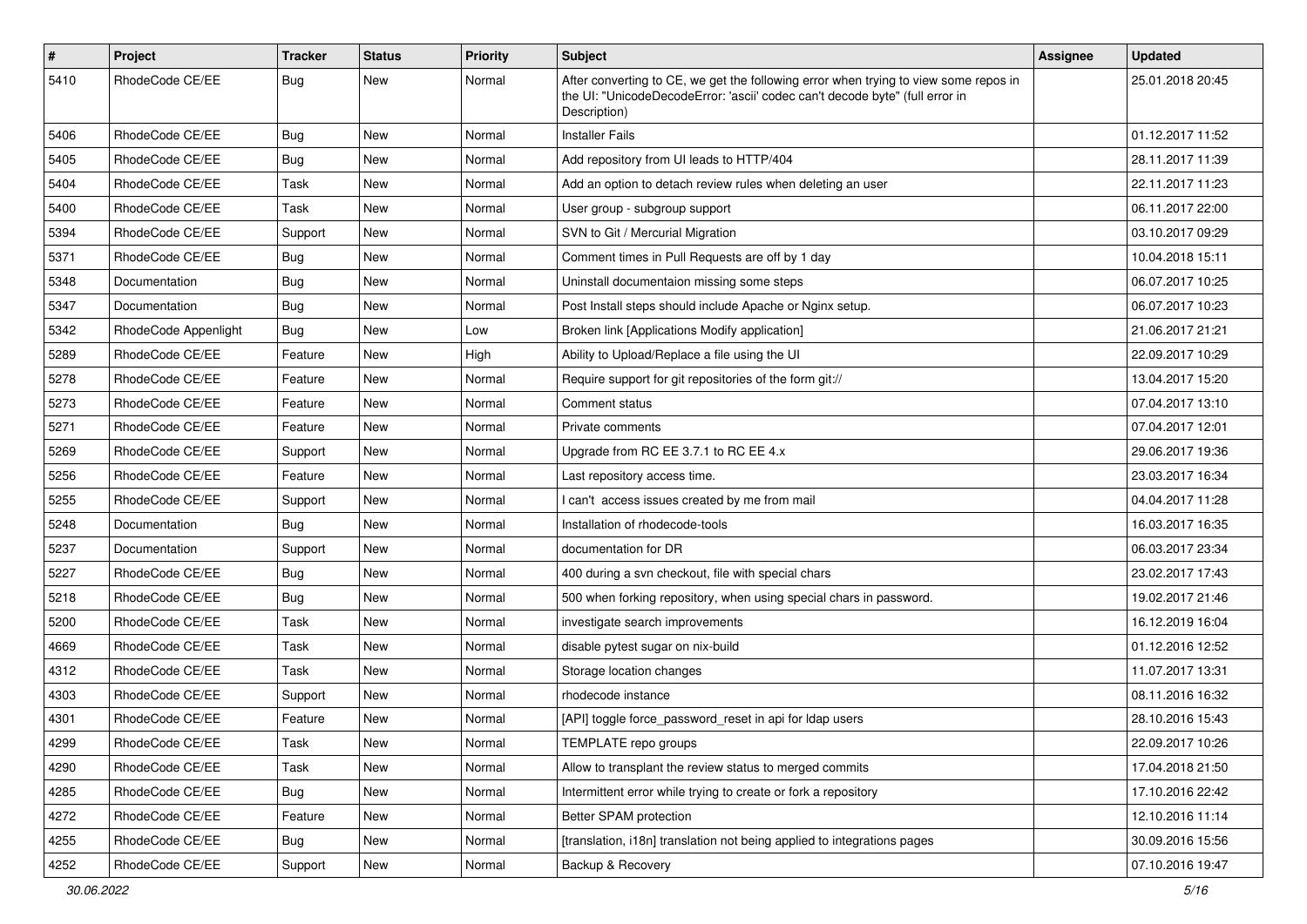| $\sharp$ | Project              | <b>Tracker</b> | <b>Status</b> | <b>Priority</b> | <b>Subject</b>                                                                                                     | <b>Assignee</b> | <b>Updated</b>   |
|----------|----------------------|----------------|---------------|-----------------|--------------------------------------------------------------------------------------------------------------------|-----------------|------------------|
| 4226     | RhodeCode CE/EE      | Feature        | New           | Normal          | [settings, system info] add VCS and Channelstream status to System Info                                            |                 | 14.09.2016 16:45 |
| 4222     | RhodeCode CE/EE      | Feature        | <b>New</b>    | Normal          | Configurable detection of READMEs                                                                                  |                 | 09.09.2016 10:05 |
| 4220     | RhodeCode Appenlight | Feature        | New           | Low             | Search params allow sorting of result.                                                                             |                 | 06.09.2016 16:33 |
| 4216     | RhodeCode CE/EE      | Task           | <b>New</b>    | Normal          | [ux, renderers] implement consistent rendering for text fields                                                     |                 | 06.09.2016 11:46 |
| 4191     | RhodeCode CE/EE      | Feature        | <b>New</b>    | Normal          | Add custom Image logo option to header                                                                             |                 | 22.08.2016 14:49 |
| 4190     | RhodeCode CE/EE      | Bug            | New           | Normal          | Itests] fix or remove rst xss inline test                                                                          |                 | 22.08.2016 12:15 |
| 4189     | RhodeCode CE/EE      | Bug            | New           | Normal          | Itests, git] count of commit ids is different for git than hg when comparing remote                                |                 | 22.08.2016 12:34 |
| 4188     | RhodeCode CE/EE      | Bug            | New           | Normal          | [tests, svn] changeset tests produce different results for svn                                                     |                 | 22.08.2016 09:54 |
| 4182     | RhodeCode CE/EE      | Feature        | <b>New</b>    | Normal          | add direct link from notification to corresponding PR                                                              |                 | 19.08.2016 12:35 |
| 4163     | RhodeCode CE/EE      | <b>Task</b>    | <b>New</b>    | Normal          | [ce, ee] celery refactor + upgrade                                                                                 |                 | 15.08.2016 12:32 |
| 4154     | RhodeCode CE/EE      | Bug            | New           | Low             | [ce, ee] user register via github captcha                                                                          |                 | 05.08.2016 22:51 |
| 4144     | RhodeCode CE/EE      | Feature        | New           | Normal          | [ux] improve enable/disable of notifications                                                                       |                 | 02.08.2016 17:19 |
| 4116     | RhodeCode CE/EE      | Bug            | New           | High            | [ee] Starting EE or running paster commands like setup-rhodecode does not work<br>without setting LC_ALL properly. |                 | 18.08.2016 21:03 |
| 4109     | RhodeCode CE/EE      | Bug            | <b>New</b>    | Normal          | [files] The "switch to commit" widget is broken after using browser back button                                    |                 | 17.04.2018 21:50 |
| 4071     | RhodeCode Appenlight | Feature        | New           | Normal          | Allow for easy out-out of assigned permissions                                                                     |                 | 05.07.2016 10:14 |
| 4064     | RhodeCode Appenlight | Feature        | New           | Normal          | Create a multiple action feature for Reports and Logs lists                                                        |                 | 30.06.2016 15:18 |
| 4063     | RhodeCode Appenlight | Feature        | <b>New</b>    | Normal          | add option to specify custom value in dashboard select                                                             |                 | 30.06.2016 15:17 |
| 4062     | RhodeCode Appenlight | Feature        | New           | Normal          | A way to see browser breakdown for an error                                                                        |                 | 30.06.2016 15:16 |
| 4061     | RhodeCode Appenlight | Feature        | New           | Normal          | Timezone for applications                                                                                          |                 | 30.06.2016 15:16 |
| 4060     | RhodeCode Appenlight | Feature        | New           | Normal          | Replayable requests                                                                                                |                 | 30.06.2016 15:15 |
| 4059     | RhodeCode Appenlight | Feature        | <b>New</b>    | Normal          | Server Monitoring                                                                                                  |                 | 30.06.2016 15:15 |
| 4057     | RhodeCode Appenlight | Feature        | <b>New</b>    | Normal          | Negation option for search filter                                                                                  |                 | 30.06.2016 15:12 |
| 4056     | RhodeCode Appenlight | Feature        | New           | Normal          | Optionally allow to filter graphs per machine in dashboard                                                         |                 | 30.06.2016 15:12 |
| 4051     | RhodeCode CE/EE      | Task           | New           | Normal          | [ux, renderering] Consistent formatting on text fields.                                                            |                 | 22.09.2017 10:27 |
| 4045     | RhodeCode CE/EE      | <b>Task</b>    | <b>New</b>    | Normal          | File permissions                                                                                                   |                 | 17.04.2018 21:49 |
| 4040     | RhodeCode CE/EE      | Bug            | New           | Low             | [ce, ee] logout when logged out causes 403 Cross-site request forgery detected                                     |                 | 23.06.2016 13:40 |
| 4017     | RhodeCode Appenlight | Feature        | <b>New</b>    | Low             | application logos need help                                                                                        |                 | 14.06.2016 11:52 |
| 3994     | RhodeCode Appenlight | <b>Bug</b>     | New           | Normal          | during setup, user is given option to make admin account even if one does not exist                                |                 | 08.06.2016 12:44 |
| 3990     | RhodeCode Appenlight | <b>Bug</b>     | New           | Normal          | some dashboard builder buttons are up against fields                                                               |                 | 07.06.2016 12:01 |
| 3987     | RhodeCode Appenlight | <b>Bug</b>     | New           | Normal          | adjust footer so it's consistent with the website footer                                                           |                 | 15.06.2016 10:20 |
| 3986     | RhodeCode Appenlight | Bug            | New           | Normal          | table headers should be left aligned                                                                               |                 | 07.06.2016 11:53 |
| 3980     | RhodeCode CE/EE      | Feature        | New           | Normal          | Add CI engine                                                                                                      |                 | 05.06.2016 21:32 |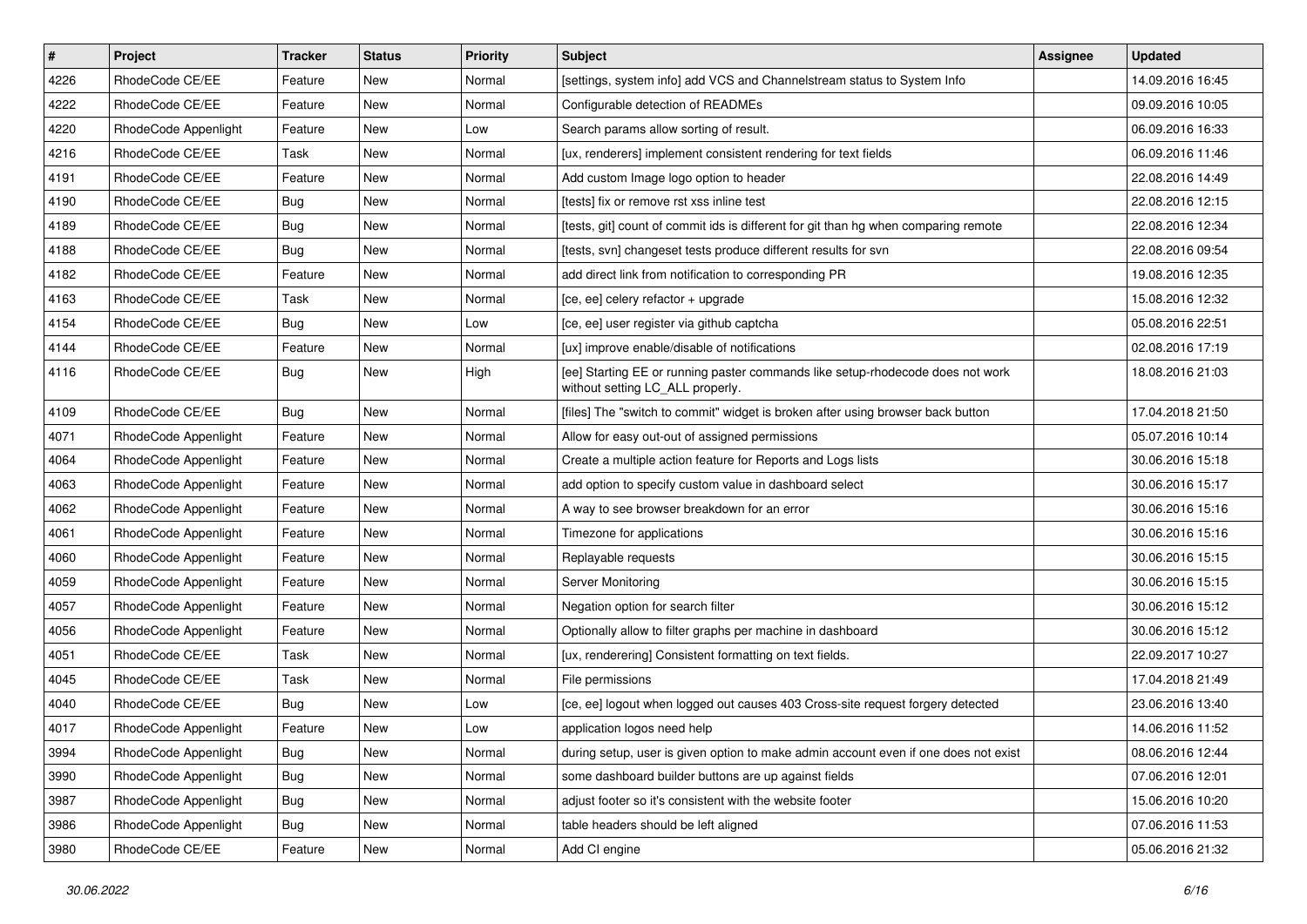| $\pmb{\#}$ | Project         | <b>Tracker</b> | <b>Status</b> | <b>Priority</b> | <b>Subject</b>                                                            | Assignee | <b>Updated</b>   |
|------------|-----------------|----------------|---------------|-----------------|---------------------------------------------------------------------------|----------|------------------|
| 3979       | RhodeCode CE/EE | Feature        | New           | Normal          | Add kanban board                                                          |          | 05.06.2016 21:20 |
| 3978       | RhodeCode CE/EE | Feature        | New           | Normal          | Add bug tracker                                                           |          | 05.06.2016 21:20 |
| 3977       | RhodeCode CE/EE | Feature        | New           | Normal          | Wiki                                                                      |          | 05.06.2016 21:11 |
| 3963       | RhodeCode CE/EE | Bug            | New           | Normal          | [ce] Getting a newly added repo via remap/rescan via api gives no data    |          | 27.05.2016 05:02 |
| 3956       | RhodeCode CE/EE | <b>Bug</b>     | <b>New</b>    | Normal          | [ce] - svn commit with all 'None' properties (author, message, etc.)      |          | 23.05.2016 17:22 |
| 3939       | RhodeCode CE/EE | <b>Bug</b>     | New           | Normal          | [ux] changelog filter blank after going back in browser                   |          | 18.05.2016 14:50 |
| 3923       | RhodeCode CE/EE | Bug            | New           | Normal          | odd exception on running internal-code                                    |          | 09.08.2016 10:54 |
| 3922       | RhodeCode CE/EE | Bug            | New           | Normal          | svn backend returns different diff to git/hg backends                     |          | 11.05.2016 14:29 |
| 3615       | RhodeCode CE/EE | Bug            | New           | Low             | (OperationalError) too many SQL variables on admin journal page           |          | 06.05.2016 11:45 |
| 3486       | RhodeCode CE/EE | Feature        | <b>New</b>    | Normal          | expose origin of permission in perm dict for users                        |          | 06.06.2016 10:54 |
| 3484       | RhodeCode CE/EE | Task           | New           | Normal          | oauth: reduce required permissions for 3rd party                          |          | 13.04.2016 12:33 |
| 3472       | RhodeCode CE/EE | Feature        | New           | Normal          | Expose unified hooks that can be used in SSH backend                      |          | 14.04.2016 17:54 |
| 3460       | RhodeCode CE/EE | Feature        | New           | Normal          | [ux, frontend] hide "show more" button when there is nothing more to show |          | 11.04.2016 13:37 |
| 3455       | RhodeCode CE/EE | Feature        | New           | Normal          | [ux] commit message search should render entire commit message            |          | 07.04.2016 17:50 |
| 3441       | RhodeCode CE/EE | Bug            | <b>New</b>    | Normal          | [ux] clicking on line in file view scrolls to that line                   |          | 05.04.2016 13:35 |
| 3440       | RhodeCode CE/EE | Feature        | New           | Normal          | [design, ux] mock-up user interface for adding a branch/bookmark          |          | 05.04.2016 09:21 |
| 3382       | RhodeCode CE/EE | Bug            | New           | Normal          | download superrepo with subrepos                                          |          | 25.03.2016 01:30 |
| 3377       | RhodeCode CE/EE | Task           | <b>New</b>    | Normal          | extra fields types extensions                                             |          | 24.03.2016 15:23 |
| 3376       | RhodeCode CE/EE | Task           | New           | Normal          | Repo action plugins                                                       |          | 24.03.2016 15:21 |
| 3373       | RhodeCode CE/EE | Feature        | New           | Normal          | Allow to create Bookmarks and Branches from UI                            |          | 05.04.2016 09:21 |
| 3364       | RhodeCode CE/EE | Support        | New           | High            | Allow Specifying the Commit Message for Pull Request Merges               |          | 17.04.2018 21:51 |
| 3362       | RhodeCode CE/EE | Task           | New           | Normal          | auth-plugins, indicate visually that plugin is turned on but NOT enabled  |          | 22.03.2016 19:03 |
| 3351       | RhodeCode CE/EE | Bug            | <b>New</b>    | Normal          | Duplicate IP whitelist entry shows error flash                            |          | 21.03.2016 15:54 |
| 3334       | RhodeCode CE/EE | Bug            | New           | Normal          | Attempt to edit .coveragerc through the online file editor                |          | 17.03.2016 13:49 |
| 3333       | RhodeCode Tools | Task           | New           | Normal          | Create rhodecode-tools backup command for backup of RhodeCode Enterprise  |          | 17.03.2016 12:43 |
| 3332       | RhodeCode CE/EE | Support        | New           | Normal          | LDAP settings page: Add button "test connection"                          |          | 17.03.2016 10:23 |
| 3261       | RhodeCode CE/EE | Task           | New           | Normal          | mousetrap.js bump to latest 1.5.X version                                 |          | 17.03.2016 12:52 |
| 3260       | RhodeCode CE/EE | Task           | New           | Normal          | api: expose get_repo_node method                                          |          | 17.03.2016 12:56 |
| 3250       | RhodeCode CE/EE | Bug            | New           | Normal          | Posting a comment message is very slow !                                  |          | 17.03.2016 12:57 |
| 3022       | RhodeCode CE/EE | Bug            | New           | Normal          | SVN support with repositories groups                                      |          | 26.07.2016 18:25 |
| 2944       | RhodeCode CE/EE | Task           | New           | Normal          | Bump gunicorn to 19.4 version                                             |          | 17.03.2016 12:58 |
| 2882       | RhodeCode CE/EE | Feature        | New           | Normal          | Bulk comment submit                                                       |          | 17.03.2016 17:50 |
| 2844       | RhodeCode CE/EE | Task           | New           | Normal          | Update Bcrypt to a maintained version                                     |          | 17.02.2018 20:37 |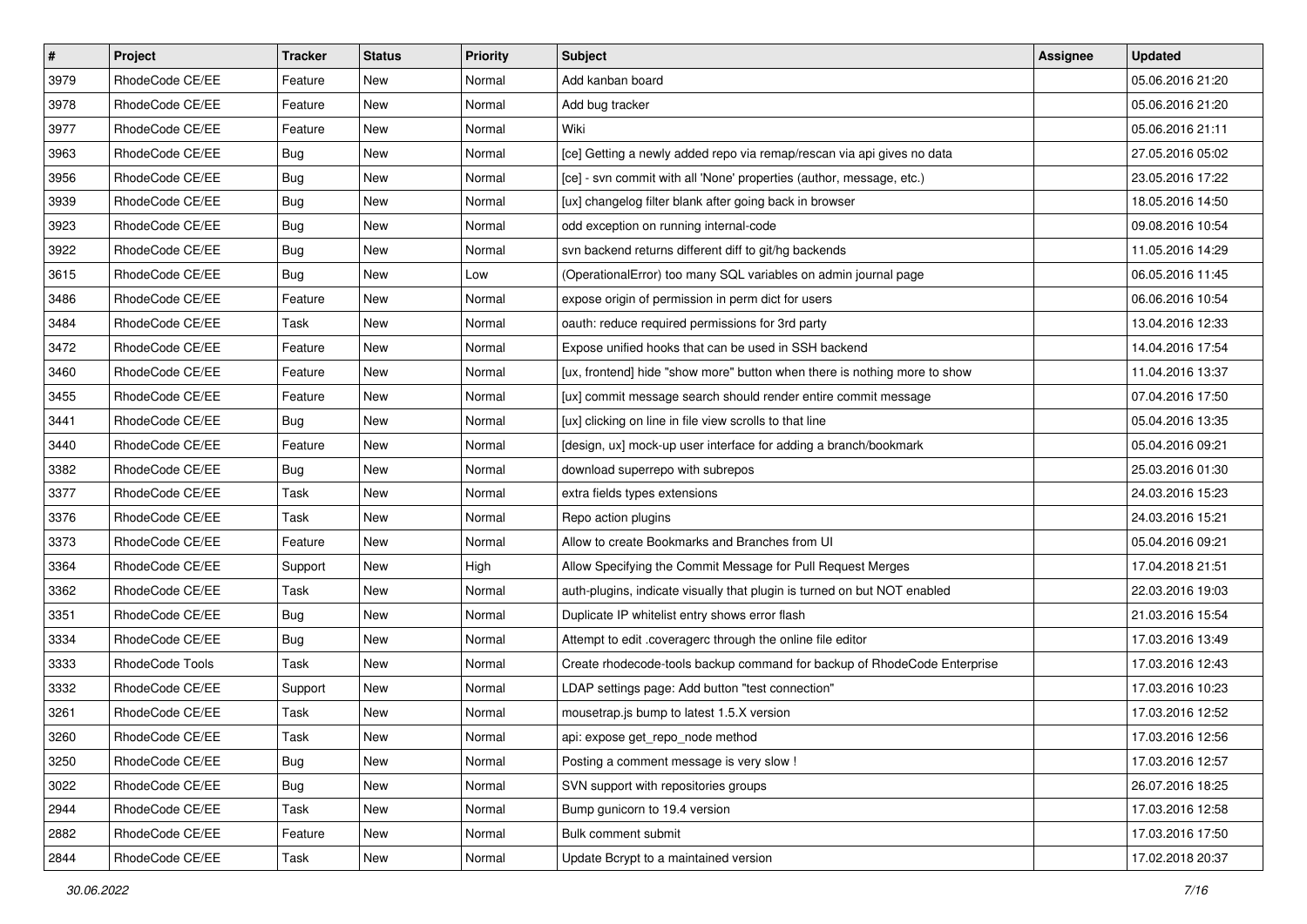| $\pmb{\#}$ | Project           | <b>Tracker</b> | <b>Status</b> | <b>Priority</b> | Subject                                                                                                              | <b>Assignee</b>              | <b>Updated</b>   |
|------------|-------------------|----------------|---------------|-----------------|----------------------------------------------------------------------------------------------------------------------|------------------------------|------------------|
| 1457       | RhodeCode CE/EE   | Feature        | <b>New</b>    | Normal          | add allow permissions inheritance on repo groups                                                                     |                              | 22.09.2017 10:27 |
| 737        | Documentation     | Task           | <b>New</b>    | Normal          | What is an extra field and how do you add it?                                                                        |                              | 01.07.2016 14:15 |
| 148        | RhodeCode CE/EE   | Feature        | New           | Normal          | [comments] Add per file and multiline comments in a changeset                                                        |                              | 25.05.2016 10:20 |
| 4110       | RhodeCode CE/EE   | Bug            | In Progress   | Normal          | [ce, ee] repos can be named _admin, _static                                                                          | Daniel D                     | 20.07.2016 19:51 |
| 4193       | RhodeCode CE/EE   | Feature        | In Progress   | Normal          | Improve Filter Functionality in the Change Log                                                                       | Marcin<br>Kuzminski<br>[CTO] | 22.09.2017 10:25 |
| 4035       | RhodeCode CE/EE   | Bug            | In Progress   | Normal          | failed to create whoosh index                                                                                        | Marcin<br>Kuzminski<br>[CTO] | 06.07.2016 00:04 |
| 3372       | RhodeCode CE/EE   | Bug            | In Progress   | High            | [Idap, groups] Customer gets an empty list of groups                                                                 | Mikhail<br>Chernykh          | 08.06.2016 11:32 |
| 5533       | RhodeCode Control | Feature        | In Progress   | Normal          | Support busybox tar                                                                                                  |                              | 09.02.2019 22:09 |
| 5399       | RhodeCode CE/EE   | <b>Bug</b>     | In Progress   | High            | Issues with Git LFS integration                                                                                      |                              | 07.07.2019 22:21 |
| 5316       | RhodeCode CE/EE   | Feature        | In Progress   | Normal          | UI should provide checkout URL for a SVN path                                                                        |                              | 06.11.2017 21:59 |
| 3967       | RhodeCode CE/EE   | Support        | In Progress   | Normal          | Server 500 error                                                                                                     |                              | 11.08.2016 13:39 |
| 3504       | RhodeCode CE/EE   | Task           | In Progress   | Normal          | [routing] Move static assets under a common prefix                                                                   |                              | 19.07.2016 12:27 |
| 5326       | RhodeCode CE/EE   | Task           | Resolved      | Normal          | Public usergroup profile                                                                                             | Bartłomiej<br>Wołyńczyk      | 22.02.2018 15:44 |
| 5576       | RhodeCode CE/EE   | Bug            | Resolved      | High            | Hosting many repositories                                                                                            | Craig Fairhurst              | 12.02.2020 12:55 |
| 5615       | RhodeCode CE/EE   | Feature        | Resolved      | Normal          | Misleading message in PR diff view "File was deleted in this version"                                                | Daniel D                     | 23.04.2020 17:40 |
| 5610       | RhodeCode CE/EE   | Bug            | Resolved      | Normal          | Files navigation looses the at= <name> marker</name>                                                                 | Daniel D                     | 03.10.2021 23:23 |
| 5608       | RhodeCode CE/EE   | Bug            | Resolved      | High            | svn+ssh user set incorrectly                                                                                         | Daniel D                     | 31.03.2020 18:21 |
| 5606       | RhodeCode CE/EE   | Bug            | Resolved      | High            | SVN + ssh subdirectory failure                                                                                       | Daniel D                     | 09.04.2020 03:29 |
| 5604       | RhodeCode CE/EE   | Bug            | Resolved      | High            | Search error on second result page                                                                                   | Daniel D                     | 30.03.2020 16:01 |
| 5602       | RhodeCode CE/EE   | Feature        | Resolved      | Normal          | Copy full path only copies partial                                                                                   | Daniel D                     | 30.03.2020 16:04 |
| 5599       | RhodeCode CE/EE   | <b>Bug</b>     | Resolved      | Normal          | SVN navigation to trunk fails                                                                                        | Daniel D                     | 04.04.2020 11:21 |
| 5581       | RhodeCode CE/EE   | Feature        | Resolved      | Normal          | expose `send_email` option in the HTTP API, for `comment_commit` and<br>`comment_pull_request`                       | Daniel D                     | 29.01.2020 11:46 |
| 5579       | RhodeCode CE/EE   | Bug            | Resolved      | Normal          | JS bug when a commit message can be parsed as a number                                                               | Daniel D                     | 20.01.2020 10:04 |
| 4311       | RhodeCode CE/EE   | Task           | Resolved      | Normal          | Diffs feedback                                                                                                       | Daniel D                     | 26.11.2016 14:10 |
| 4296       | RhodeCode CE/EE   | <b>Bug</b>     | Resolved      | Normal          | [ee] Can not create pull requests with reviewers.                                                                    | Daniel D                     | 07.11.2016 21:17 |
| 4288       | RhodeCode CE/EE   | Task           | Resolved      | Normal          | [ce, ee] unify controllers that use diffs                                                                            | Daniel D                     | 02.08.2017 11:41 |
| 4278       | RhodeCode CE/EE   | <b>Bug</b>     | Resolved      | Normal          | [admin] Clicking the save button in admin -> settings -> issue tracker leads to<br>exception if no patterns entered. | Daniel D                     | 18.10.2016 13:38 |
| 4268       | RhodeCode CE/EE   | Bug            | Resolved      | High            | [ee] default reviewers from changed lines is returning wrong values                                                  | Daniel D                     | 06.10.2016 14:35 |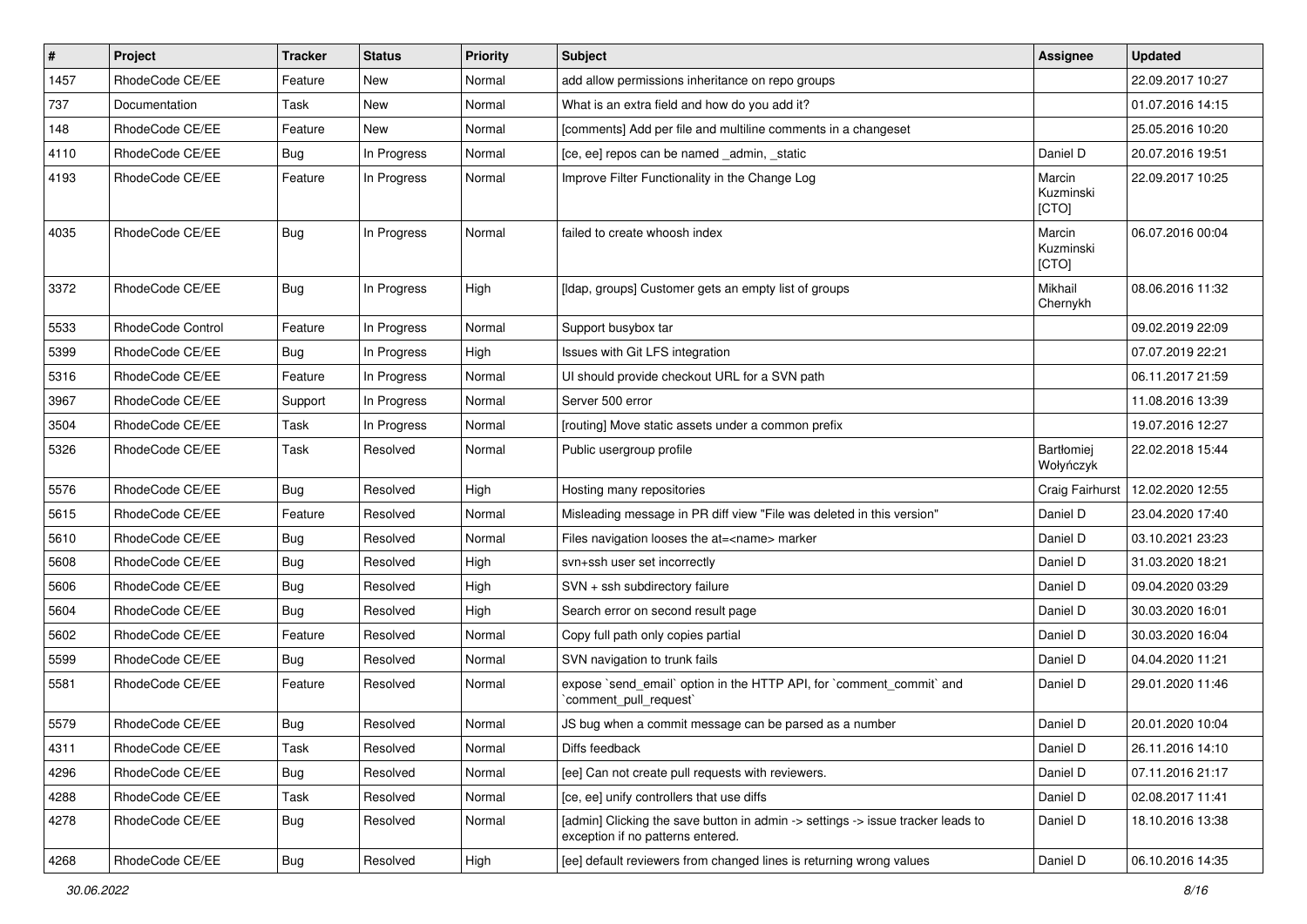| $\sharp$ | Project         | <b>Tracker</b> | <b>Status</b> | <b>Priority</b> | Subject                                                                                            | Assignee                     | <b>Updated</b>                   |
|----------|-----------------|----------------|---------------|-----------------|----------------------------------------------------------------------------------------------------|------------------------------|----------------------------------|
| 4267     | RhodeCode CE/EE | Feature        | Resolved      | Normal          | [ce, ee] jira tracker integration wildcard project key support                                     | Daniel D                     | 10.10.2016 20:13                 |
| 4259     | RhodeCode CE/EE | Task           | Resolved      | Low             | Events, create post-create-user event                                                              | Daniel D                     | 30.01.2017 20:11                 |
| 4238     | RhodeCode CE/EE | Task           | Resolved      | Normal          | default reviewers updates                                                                          | Daniel D                     | 06.10.2016 14:26                 |
| 4233     | RhodeCode CE/EE | Bug            | Resolved      | High            | slack, git push problem                                                                            | Daniel D                     | 26.09.2016 11:56                 |
| 4225     | RhodeCode CE/EE | Feature        | Resolved      | Normal          | [ce, ee] repo group integrations cascade to child repo groups                                      | Daniel D                     | 14.09.2016 11:12                 |
| 4223     | RhodeCode CE/EE | Bug            | Resolved      | High            | [git, tags] annotated tags not appearing in UI                                                     | Daniel D                     | 12.09.2016 06:12                 |
| 4202     | RhodeCode CE/EE | Task           | Resolved      | Normal          | Polish the 503.html page                                                                           | Daniel D                     | 30.08.2016 23:54                 |
| 4183     | RhodeCode CE/EE | Feature        | Resolved      | Normal          | Different roles for PR reviewers                                                                   | Daniel D                     | 12.10.2020 23:13                 |
| 4181     | RhodeCode CE/EE | Task           | Resolved      | Normal          | Integrations: allow root repos only integrations                                                   | Daniel D                     | 31.08.2016 17:44                 |
| 4180     | RhodeCode CE/EE | Task           | Resolved      | Normal          | integrations: possible limit the updates sent                                                      | Daniel D                     | 22.08.2016 12:22                 |
| 4175     | RhodeCode CE/EE | Feature        | Resolved      | Normal          | [ce, ee] repo group integrations                                                                   | Daniel D                     | 16.08.2016 20:00                 |
| 4173     | RhodeCode CE/EE | Bug            | Resolved      | Urgent          | [ce, ee] mysql recycle pool timeout not working                                                    | Daniel D                     | 16.08.2016 22:02                 |
| 4091     | RhodeCode CE/EE | Bug            | Resolved      | Normal          | [ce, ee] Redmine integration blocks for 30 seconds if redmine server not available                 | Daniel D                     | 15.07.2016 12:26                 |
| 1131     | RhodeCode CE/EE | Feature        | Resolved      | Normal          | Implement default reviewers for code review                                                        | Daniel D                     | 21.09.2016 18:28                 |
| 4199     | RhodeCode CE/EE | <b>Bug</b>     | Resolved      | High            | investigate: ongoing SSL problems when switching to 4.X from 3.X                                   | Johannes<br>Bornhold         | 15.09.2016 13:14                 |
| 4153     | RhodeCode CE/EE | Task           | Resolved      | Normal          | Optimize readme fetching by changing the system of readme detection                                | Johannes<br>Bornhold         | 09.09.2016 10:17                 |
| 3971     | RhodeCode CE/EE | <b>Bug</b>     | Resolved      | Normal          | [ce, vcs] Merge requests/Pull requests failing due to rebase problem                               | Johannes<br>Bornhold         | 19.07.2016 15:54                 |
| 4254     | RhodeCode CE/EE | Bug            | Resolved      | Normal          | [frontend] 500 Internal Server Error with i18n-ed pages                                            |                              | Lisa Quatmann   30.09.2016 14:38 |
| 4224     | RhodeCode CE/EE | Bug            | Resolved      | Normal          | [docs] update docs re: removing old instances when switching editions                              |                              | Lisa Quatmann   11.10.2016 15:36 |
| 4194     | RhodeCode CE/EE | Task           | Resolved      | Normal          | move svn http backend out of labs into a real VCS settings                                         |                              | Lisa Quatmann   14.09.2016 23:16 |
| 4121     | RhodeCode CE/EE | Bug            | Resolved      | Normal          | [ce, ee] server announcement has extra margin                                                      |                              | Lisa Quatmann   26.09.2016 14:00 |
| 3488     | RhodeCode CE/EE | Bug            | Resolved      | Normal          | [frontend, styling] update icon font                                                               |                              | Lisa Quatmann   04.10.2016 13:27 |
| 5442     | RhodeCode CE/EE | Feature        | Resolved      | Low             | Preview of Jupyter notebooks                                                                       | Marcin<br>Kuzminski<br>[CTO] | 16.01.2019 16:33                 |
| 5386     | RhodeCode CE/EE | Task           | Resolved      | Normal          | Increase security for Email Change                                                                 | Marcin<br>Kuzminski<br>[CTO] | 17.02.2018 17:29                 |
| 5150     | RhodeCode CE/EE | Task           | Resolved      | Normal          | Password reset promts in my account should be hidden in accounts that are not of<br>type rhodecode | Marcin<br>Kuzminski<br>[CTO] | 02.01.2017 16:34                 |
| 4670     | RhodeCode CE/EE | Task           | Resolved      | Normal          | Release 4.5.1                                                                                      | Marcin<br>Kuzminski<br>[CTO] | 06.12.2016 21:13                 |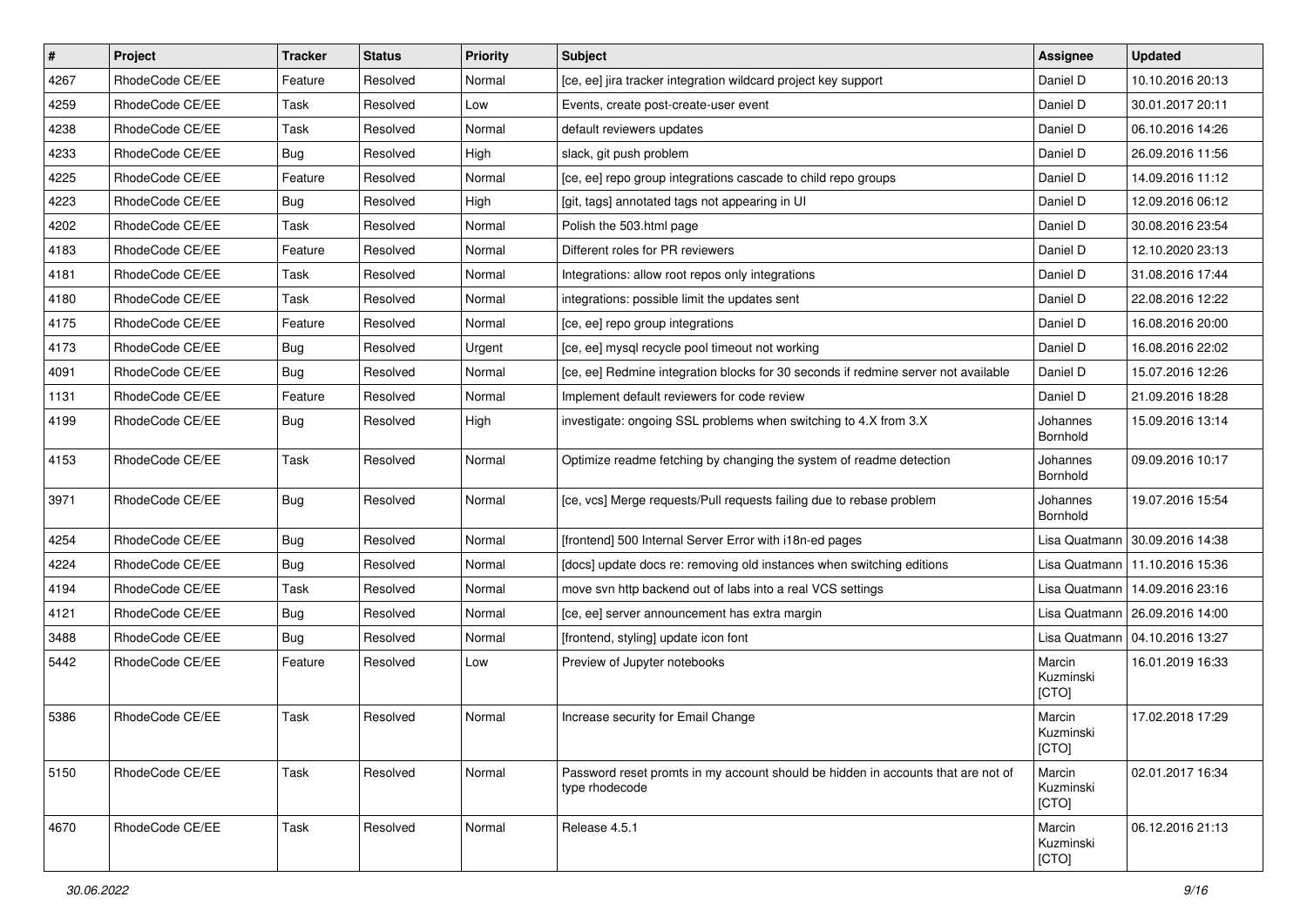| $\vert$ # | Project         | <b>Tracker</b> | <b>Status</b> | <b>Priority</b> | <b>Subject</b>                                                                   | Assignee                            | <b>Updated</b>   |
|-----------|-----------------|----------------|---------------|-----------------|----------------------------------------------------------------------------------|-------------------------------------|------------------|
| 4297      | RhodeCode CE/EE | Task           | Resolved      | Normal          | redo the my-pull-requests page to use the datagrid                               | Marcin<br>Kuzminski<br>[CTO]        | 01.11.2016 09:31 |
| 4282      | RhodeCode CE/EE | Task           | Resolved      | Normal          | Add inode limit together with disk usage                                         | Marcin<br>Kuzminski<br>[CTO]        | 19.10.2016 12:18 |
| 4281      | RhodeCode CE/EE | Task           | Resolved      | Normal          | Fix docs on To `increase database performance`                                   | Marcin<br>Kuzminski<br><b>[CTO]</b> | 18.10.2016 16:39 |
| 4276      | RhodeCode CE/EE | <b>Bug</b>     | Resolved      | Normal          | System info page uses mercurial/git versions from RhodeCode instead of VCSServer | Marcin<br>Kuzminski<br>[CTO]        | 14.11.2016 21:19 |
| 4250      | RhodeCode CE/EE | <b>Bug</b>     | Resolved      | Normal          | Adding a reviewer into existing PR doesn't set a reason.                         | Marcin<br>Kuzminski<br>[CTO]        | 07.10.2016 20:05 |
| 4245      | RhodeCode CE/EE | Task           | Resolved      | Normal          | Convert control command to use http mode by default                              | Marcin<br>Kuzminski<br>[CTO]        | 14.10.2016 16:13 |
| 4219      | RhodeCode CE/EE | Feature        | Resolved      | Normal          | [ce, ee] Add mandatory reviewers for pull requests                               | Marcin<br>Kuzminski<br>[CTO]        | 20.06.2017 15:23 |
| 4211      | RhodeCode CE/EE | Feature        | Resolved      | Normal          | [ce, ee] increase webhook flexibility                                            | Marcin<br>Kuzminski<br>[CTO]        | 20.06.2022 10:55 |
| 4184      | RhodeCode CE/EE | <b>Bug</b>     | Resolved      | High            | fix content INT overflow bug                                                     | Marcin<br>Kuzminski<br>[CTO]        | 23.08.2016 10:31 |
| 4178      | RhodeCode CE/EE | Bug            | Resolved      | Normal          | RhodeCode EE OVA VM wont run on a ESX 6.0 host                                   | Marcin<br>Kuzminski<br>[CTO]        | 15.09.2016 13:25 |
| 4155      | RhodeCode CE/EE | <b>Bug</b>     | Resolved      | Low             | Date of Last Change is not displayed correctly                                   | Marcin<br>Kuzminski<br>[CTO]        | 21.01.2020 02:20 |
| 4065      | RhodeCode CE/EE | <b>Bug</b>     | Resolved      | Normal          | [ux, login] 404 on login after comment attempt                                   | Marcin<br>Kuzminski<br>[CTO]        | 04.07.2016 00:40 |
| 4036      | RhodeCode CE/EE | <b>Bug</b>     | Resolved      | Normal          | encrypted clone_uri can throw unicodeerror after key change                      | Marcin<br>Kuzminski<br>[CTO]        | 27.06.2016 19:38 |
| 3556      | RhodeCode CE/EE | Task           | Resolved      | Normal          | Disable and rename initial_repo_scan flag                                        | Marcin<br>Kuzminski<br>[CTO]        | 22.04.2016 14:33 |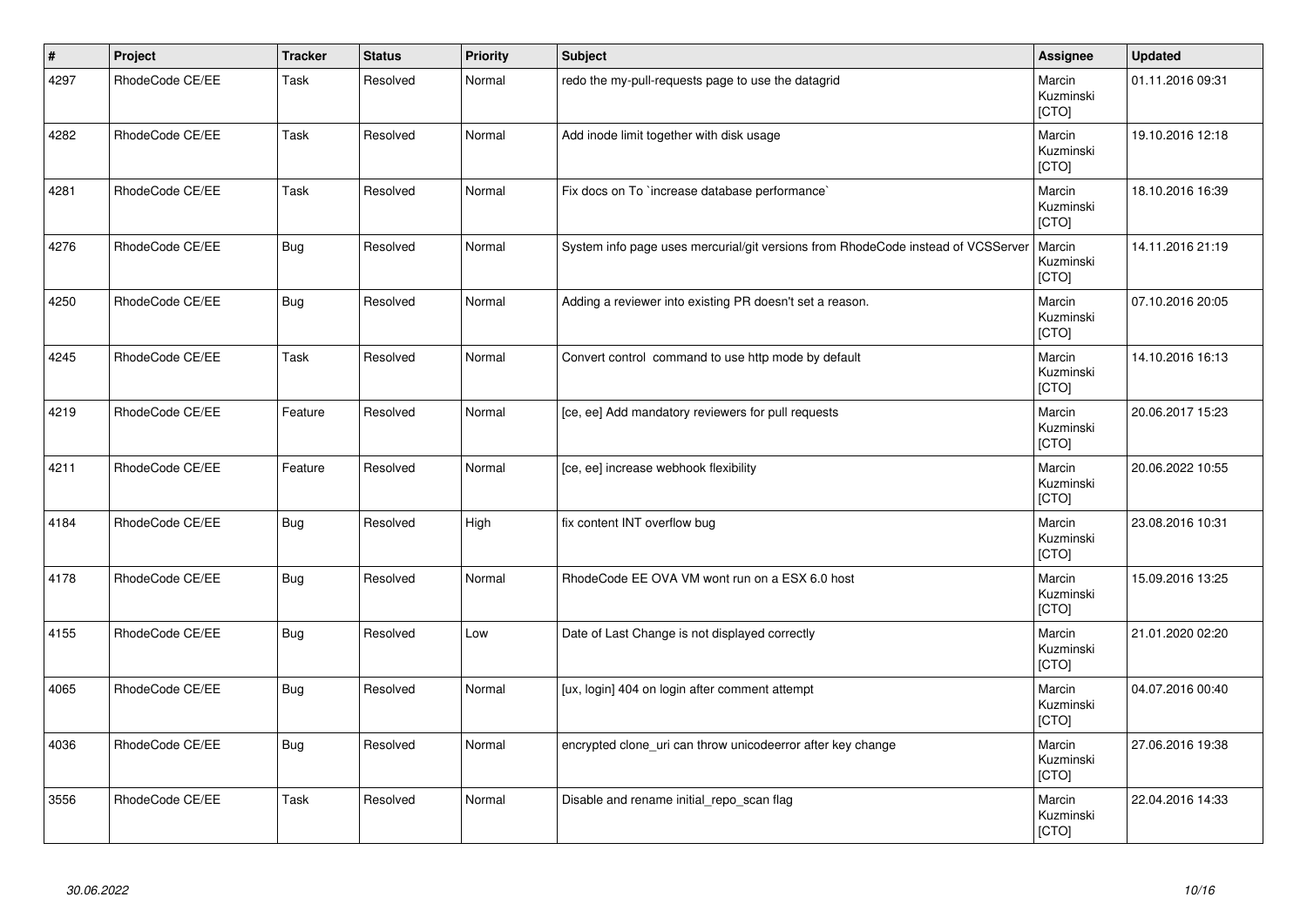| $\pmb{\#}$ | Project         | <b>Tracker</b> | <b>Status</b> | <b>Priority</b> | <b>Subject</b>                                                                                                                       | <b>Assignee</b>              | <b>Updated</b>   |
|------------|-----------------|----------------|---------------|-----------------|--------------------------------------------------------------------------------------------------------------------------------------|------------------------------|------------------|
| 3549       | RhodeCode CE/EE | Bug            | Resolved      | Normal          | [4.0.0 regression], file source links use last commit id instead of current commit id                                                | Marcin<br>Kuzminski<br>[CTO] | 21.04.2016 16:10 |
| 5587       | RhodeCode CE/EE | <b>Bug</b>     | Resolved      | Normal          | Broken metatags in 4.18.1                                                                                                            | Marcin Lulek                 | 29.01.2020 11:46 |
| 4269       | RhodeCode CE/EE | Support        | Resolved      | Normal          | Allow flash messages to be permanently surpressed                                                                                    | Marcin Lulek                 | 14.10.2016 12:46 |
| 4279       | RhodeCode CE/EE | <b>Bug</b>     | Resolved      | Normal          | re-captcha validation is broken                                                                                                      | Martin<br>Bornhold           | 26.10.2016 22:27 |
| 4277       | RhodeCode CE/EE | Bug            | Resolved      | Normal          | [frontend] System info page does not work correctly in safari.                                                                       | Martin<br>Bornhold           | 04.11.2016 12:08 |
| 4273       | RhodeCode CE/EE | Bug            | Resolved      | Urgent          | GIT executable not seen by vcsserver                                                                                                 | Martin<br>Bornhold           | 13.10.2016 15:45 |
| 4271       | RhodeCode CE/EE | Bug            | Resolved      | Normal          | Browsing new repository groups via SVN issue                                                                                         | Martin<br>Bornhold           | 19.10.2016 11:11 |
| 4247       | RhodeCode CE/EE | <b>Bug</b>     | Resolved      | Normal          | [vcs] Using current time as timestamp during archive creating leads to changing<br>hashes                                            | Martin<br>Bornhold           | 28.09.2016 12:07 |
| 4244       | RhodeCode CE/EE | Support        | Resolved      | Normal          | mod_dav_svn template error when using auth_realm with spaces in it                                                                   | Martin<br>Bornhold           | 28.09.2016 12:07 |
| 4243       | RhodeCode CE/EE | Support        | Resolved      | High            | Gist visibility update?                                                                                                              | Martin<br>Bornhold           | 27.09.2016 06:40 |
| 4237       | RhodeCode CE/EE | Task           | Resolved      | Normal          | Enable HTTP support                                                                                                                  | Martin<br>Bornhold           | 12.10.2016 11:51 |
| 4203       | RhodeCode CE/EE | Task           | Resolved      | Normal          | Get rid of svn.proxy.parent_path_root, and replace it with reading storage location<br>from Database                                 | Martin<br>Bornhold           | 22.09.2016 14:31 |
| 3950       | RhodeCode CE/EE | Bug            | Resolved      | Normal          | [ce, ee] trying to merge pr against a deleted branch/bookmark breaks the pr page                                                     | Martin<br>Bornhold           | 27.10.2016 16:12 |
| 1055       | RhodeCode CE/EE | Feature        | Resolved      | Normal          | [pr, vcs] Expose the shadow repository of a pull request                                                                             | Martin<br>Bornhold           | 26.10.2016 10:33 |
| 5368       | RhodeCode CE/EE | Feature        | Resolved      | Normal          | Mercurial: Close branch before merging it                                                                                            | Mathieu Cantin               | 21.01.2020 02:11 |
| 5523       | RhodeCode CE/EE | <b>Bug</b>     | Resolved      | High            | user from AD is asked to change his password when logs in.                                                                           | Thierry<br>Wynsdau           | 28.05.2020 20:28 |
| 5516       | RhodeCode CE/EE | Support        | Resolved      | High            | Cannot log into RhodeCode                                                                                                            | Thierry<br>Wynsdau           | 28.05.2020 20:28 |
| 5669       | RhodeCode CE/EE | Bug            | Resolved      | Normal          | Mercurial commit messages doesn't show cyrillic symbols                                                                              |                              | 01.10.2021 10:39 |
| 5656       | RhodeCode CE/EE | Bug            | Resolved      | Normal          | Error for branch permission page                                                                                                     |                              | 30.04.2021 08:53 |
| 5655       | RhodeCode CE/EE | <b>Bug</b>     | Resolved      | Normal          | New public gist's id is always auto generated                                                                                        |                              | 01.07.2021 12:06 |
| 5652       | RhodeCode CE/EE | <b>Bug</b>     | Resolved      | Normal          | Pull Requests: when title and descriptions contains character [] {} and () index out of<br>bound when attempting to comment/approve. |                              | 30.04.2021 08:53 |
| 5651       | RhodeCode CE/EE | Bug            | Resolved      | Normal          | Pull requests can get stuck if the diff is too large (it was created by mistake but we<br>can't open it to delete it)                |                              | 30.04.2021 08:53 |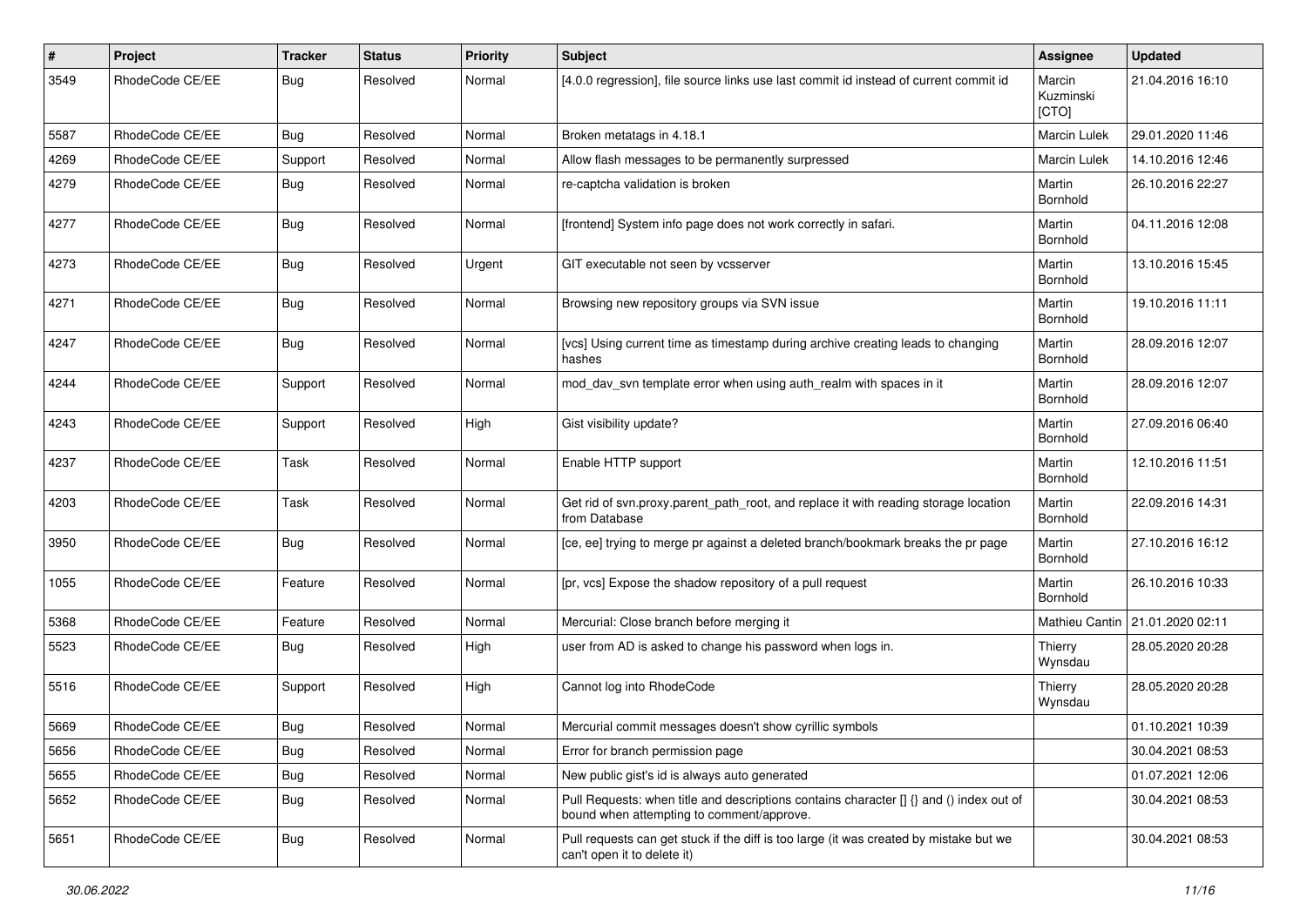| $\vert$ # | Project         | <b>Tracker</b> | <b>Status</b> | <b>Priority</b> | <b>Subject</b>                                                                                                     | <b>Assignee</b> | <b>Updated</b>   |
|-----------|-----------------|----------------|---------------|-----------------|--------------------------------------------------------------------------------------------------------------------|-----------------|------------------|
| 5643      | RhodeCode CE/EE | Feature        | Resolved      | Low             | jump to bottom of review                                                                                           |                 | 30.04.2021 08:53 |
| 5642      | RhodeCode CE/EE | Feature        | Resolved      | Normal          | pull request version column in commit list                                                                         |                 | 30.04.2021 08:53 |
| 5636      | RhodeCode CE/EE | <b>Bug</b>     | Resolved      | High            | Remap and Rescan 500 Internal Server Error                                                                         |                 | 30.04.2021 08:53 |
| 5635      | RhodeCode CE/EE | Feature        | Resolved      | Normal          | Remember column sorted by of the "Pull Requests You Participate In" table                                          |                 | 30.11.2020 22:30 |
| 5634      | RhodeCode CE/EE | Bug            | Resolved      | Normal          | Quick Search Toolbar bugs out if pull request contains unicode double quote<br>character "                         |                 | 12.10.2020 23:13 |
| 5633      | RhodeCode CE/EE | Bug            | Resolved      | Normal          | Moderately large pull requests fail because inefficient use of reviewer_data_json<br>column in pull_requests table |                 | 12.10.2020 23:13 |
| 5623      | RhodeCode CE/EE | Bug            | Resolved      | Normal          | Credentials for remote repository URL leaking in Repository Header                                                 |                 | 22.07.2020 00:47 |
| 5622      | RhodeCode CE/EE | Bug            | Resolved      | High            | Upgrade from 4.18.3 to 4.19.3 broke all PRs                                                                        |                 | 28.07.2020 16:44 |
| 5621      | RhodeCode CE/EE | Bug            | Resolved      | Urgent          | $LDAP + User Groups authentication playing not working after upgrade to 4.19.x$                                    |                 | 15.06.2020 17:56 |
| 5620      | RhodeCode CE/EE | Bug            | Resolved      | Normal          | Regression of mail rendering in Thunderbird                                                                        |                 | 15.06.2020 16:45 |
| 5619      | RhodeCode CE/EE | Bug            | Resolved      | Normal          | Setting Landing Commit to SVN Trunk results in Files tab hitting a 404                                             |                 | 04.06.2020 23:51 |
| 5614      | RhodeCode CE/EE | Feature        | Resolved      | Normal          | Show context function name in hg diffs                                                                             |                 | 23.04.2020 13:43 |
| 5611      | RhodeCode CE/EE | Feature        | Resolved      | Normal          | Add information "is the pull request up to date?" in the PR page                                                   |                 | 03.10.2021 23:24 |
| 5609      | RhodeCode CE/EE | Support        | Resolved      | Normal          | Change git diff algorithm                                                                                          |                 | 31.03.2020 22:08 |
| 5605      | RhodeCode CE/EE | Bug            | Resolved      | Normal          | Cannot set subversion compatibility to 1.10                                                                        |                 | 30.03.2020 17:27 |
| 5603      | RhodeCode CE/EE | Feature        | Resolved      | Normal          | Code search - highlight matching search terms                                                                      |                 | 30.03.2020 11:16 |
| 5601      | RhodeCode CE/EE | Feature        | Resolved      | Normal          | Default navigation should be by branch name not commit id                                                          |                 | 04.06.2020 23:51 |
| 5596      | RhodeCode CE/EE | Bug            | Resolved      | Normal          | Pull Request duplicated after description edit                                                                     |                 | 14.04.2020 13:28 |
| 5594      | RhodeCode CE/EE | Bug            | Resolved      | Normal          | Credentials in Repository Settings for Pull requests are exposed                                                   |                 | 28.05.2020 20:25 |
| 5585      | RhodeCode CE/EE | Feature        | Resolved      | Normal          | Minimize downtime on rccontrol upgrade                                                                             |                 | 27.03.2020 09:45 |
| 5583      | RhodeCode CE/EE | Feature        | Resolved      | Normal          | rcextensions hook for pull request comment                                                                         |                 | 23.04.2020 13:42 |
| 5575      | RhodeCode CE/EE | <b>Bug</b>     | Resolved      | Low             | Filtering username containing '-' does not work in Admin audit log panel                                           |                 | 20.01.2020 10:04 |
| 5574      | RhodeCode CE/EE | Feature        | Resolved      | Normal          | hg: Information for external hooks                                                                                 |                 | 30.07.2020 15:40 |
| 5573      | RhodeCode CE/EE | Bug            | Resolved      | Normal          | Wrong notification Base Url for Email-Integrations                                                                 |                 | 16.01.2020 08:53 |
| 5571      | RhodeCode CE/EE | Bug            | Resolved      | Normal          | redmine does not work with firefox any more                                                                        |                 | 25.10.2019 12:38 |
| 5569      | RhodeCode CE/EE | Bug            | Resolved      | Normal          | SshWrapper error                                                                                                   |                 | 21.01.2020 02:02 |
| 5567      | RhodeCode CE/EE | <b>Bug</b>     | Resolved      | High            | Error after PR was updated                                                                                         |                 | 20.01.2020 10:04 |
| 5561      | RhodeCode CE/EE | <b>Bug</b>     | Resolved      | Normal          | PR diff doesn't update when target changes                                                                         |                 | 21.05.2020 11:53 |
| 5560      | RhodeCode CE/EE | Bug            | Resolved      | High            | Check all permission API function to flush caches for auth_perms                                                   |                 | 08.06.2021 23:56 |
| 5558      | RhodeCode CE/EE | <b>Bug</b>     | Resolved      | Low             | Commit compare window covers text                                                                                  |                 | 08.07.2019 18:12 |
| 5557      | RhodeCode CE/EE | Bug            | Resolved      | Normal          | Consider removing slashes from the RSS feed names                                                                  |                 | 31.10.2019 19:54 |
| 5555      | RhodeCode CE/EE | Bug            | Resolved      | Normal          | Making Repository Public does not update the Default User Permissions                                              |                 | 28.05.2020 20:26 |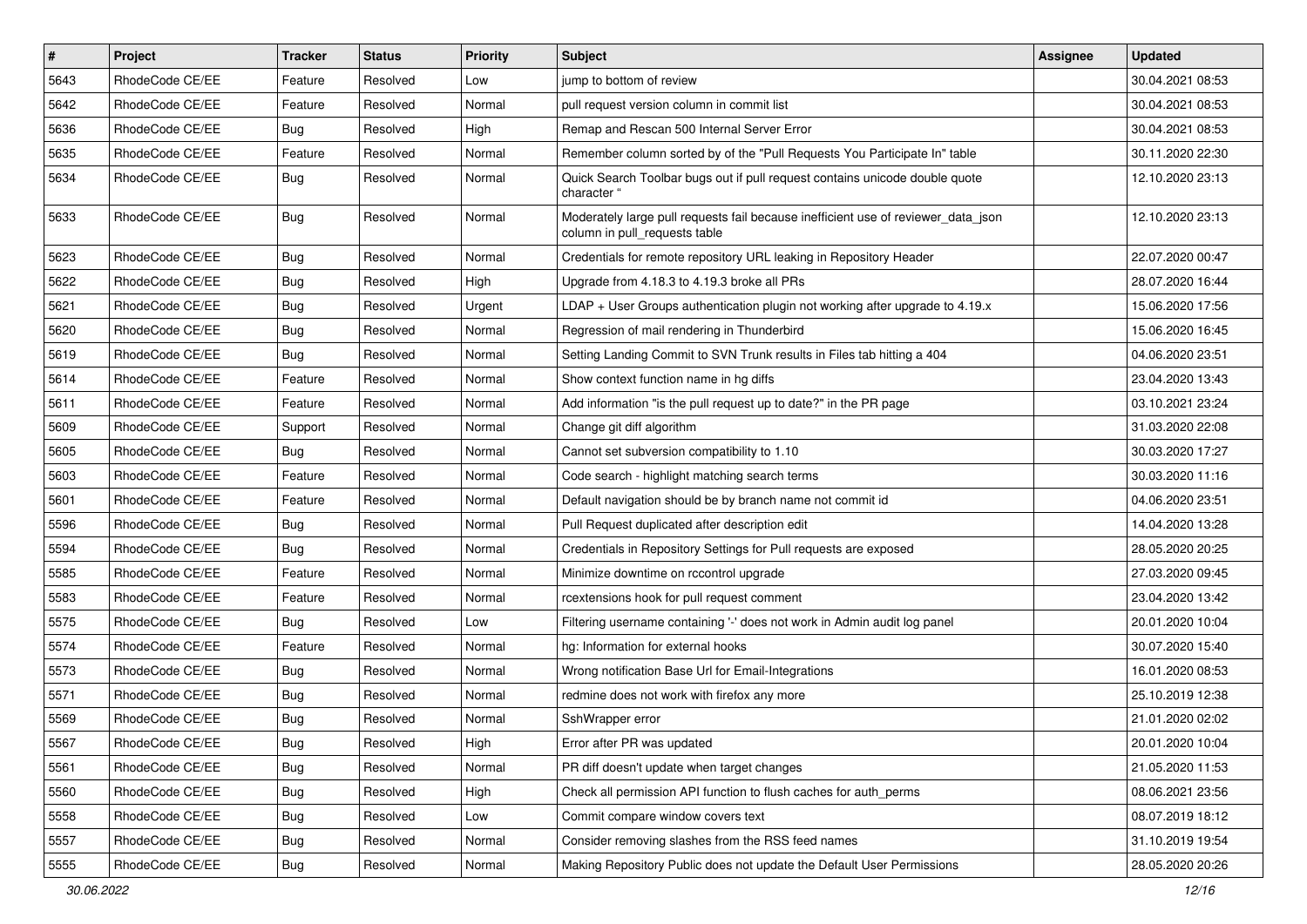| $\vert$ # | Project         | <b>Tracker</b> | <b>Status</b> | <b>Priority</b> | Subject                                                                                                                           | Assignee | <b>Updated</b>   |
|-----------|-----------------|----------------|---------------|-----------------|-----------------------------------------------------------------------------------------------------------------------------------|----------|------------------|
| 5554      | RhodeCode CE/EE | Support        | Resolved      | Normal          | How to increase number of commits shown in pagination on dashboard and<br>changelog                                               |          | 21.01.2020 02:08 |
| 5546      | RhodeCode CE/EE | Support        | Resolved      | Normal          | experiments with mercurial 4.9                                                                                                    |          | 26.03.2019 09:23 |
| 5544      | RhodeCode CE/EE | Support        | Resolved      | Normal          | Use of authentication token with LDAP account results in account lockout when max<br>bad password attempts are configured in LDAP |          | 27.02.2019 10:09 |
| 5537      | RhodeCode CE/EE | Task           | Resolved      | Normal          | Add owner to create_pull_request API                                                                                              |          | 28.02.2019 13:52 |
| 5536      | RhodeCode CE/EE | Feature        | Resolved      | Low             | Ability to disable server-side SSH key generation                                                                                 |          | 28.02.2019 13:52 |
| 5530      | RhodeCode CE/EE | <b>Bug</b>     | Resolved      | Normal          | Email integration has incorrect url                                                                                               |          | 09.02.2019 10:33 |
| 5528      | RhodeCode CE/EE | Bug            | Resolved      | High            | Empty Unicode file causes the PR to return HTTP 500                                                                               |          | 28.02.2019 13:52 |
| 5522      | RhodeCode CE/EE | <b>Bug</b>     | Resolved      | Low             | vcsserver fails when url contains extra "/"                                                                                       |          | 28.02.2019 13:52 |
| 5521      | RhodeCode CE/EE | Bug            | Resolved      | Normal          | Proxing SVN http requests does not work when using prefix for rhodecode.                                                          |          | 28.02.2019 13:52 |
| 5520      | RhodeCode CE/EE | Feature        | Resolved      | Normal          | Show the head commits shas when the merge is prevented due to multiple heads                                                      |          | 28.02.2019 13:52 |
| 5518      | RhodeCode CE/EE | Bug            | Resolved      | Normal          | Zero-sized files in /rhodecode/config/rcextensions/examples                                                                       |          | 21.01.2020 02:18 |
| 5517      | RhodeCode CE/EE | <b>Bug</b>     | Resolved      | Urgent          | Problem with upgrading to Community-4.15                                                                                          |          | 11.12.2018 06:32 |
| 5515      | RhodeCode CE/EE | <b>Bug</b>     | Resolved      | Normal          | PR default reviewer is incorrect                                                                                                  |          | 28.02.2019 13:52 |
| 5513      | RhodeCode CE/EE | Bug            | Resolved      | High            | Gist: GitHub flavoured markdown gist creation fails                                                                               |          | 07.07.2019 22:21 |
| 5507      | RhodeCode CE/EE | <b>Bug</b>     | Resolved      | Normal          | Markdown rendering needs improvement                                                                                              |          | 15.08.2019 15:40 |
| 5505      | RhodeCode CE/EE | <b>Bug</b>     | Resolved      | Normal          | Notification emails from RhodeCode is garbled in Outlook 2016 web client                                                          |          | 07.12.2018 09:49 |
| 5502      | RhodeCode CE/EE | Bug            | Resolved      | High            | 500 error when using multiple custom branch permissions                                                                           |          | 07.12.2018 09:49 |
| 5490      | RhodeCode CE/EE | Bug            | Resolved      | Normal          | Changes to repo group permissions via API are not audit logged                                                                    |          | 28.02.2019 13:52 |
| 5489      | RhodeCode CE/EE | <b>Bug</b>     | Resolved      | High            | grant_user_permission_to_repo_group API call fails to set permissions on child<br>repos                                           |          | 11.07.2018 09:57 |
| 5482      | RhodeCode CE/EE | Bug            | Resolved      | Normal          | Changing a repo's 'Remote pull uri' in its Settings fails with 'No repo type specified'                                           |          | 31.10.2018 08:37 |
| 5469      | RhodeCode CE/EE | Feature        | Resolved      | Normal          | elastisearch > 2.x not supported?                                                                                                 |          | 21.01.2020 02:19 |
| 5461      | RhodeCode CE/EE | <b>Bug</b>     | Resolved      | Normal          | Changes to user group permissions via API are not audit logged                                                                    |          | 30.08.2018 09:47 |
| 5457      | RhodeCode CE/EE | <b>Bug</b>     | Resolved      | Normal          | Internal server error on full-text search settings page with Elasticsearch                                                        |          | 16.04.2018 09:08 |
| 5444      | RhodeCode CE/EE | <b>Bug</b>     | Resolved      | Normal          | Error while creating a pull request on a Mercurial repository                                                                     |          | 17.04.2018 22:29 |
| 5436      | RhodeCode CE/EE | <b>Bug</b>     | Resolved      | High            | Unable To Open Pull Request in 4.11.2                                                                                             |          | 14.02.2018 11:14 |
| 5434      | RhodeCode CE/EE | Bug            | Resolved      | Immediate       | Locale problem                                                                                                                    |          | 01.10.2021 09:51 |
| 5433      | RhodeCode CE/EE | Bug            | Resolved      | High            | RhodeCode Community 4.11 doesn't handle HG largefiles extension                                                                   |          | 01.02.2018 20:08 |
| 5423      | Documentation   | Support        | Resolved      | Normal          | API-Documentation for Method "create repo group" faulty                                                                           |          | 22.01.2018 16:23 |
| 5412      | RhodeCode CE/EE | Bug            | Resolved      | Normal          | Webhook for "pullrequest commented" event returns incomplete data                                                                 |          | 27.02.2018 18:00 |
| 5408      | Documentation   | Task           | Resolved      | Low             | Upate nginx documentation for non standard SSL port                                                                               |          | 12.07.2018 23:21 |
| 5396      | RhodeCode CE/EE | Feature        | Resolved      | Normal          | Merge state with shadow repo should be created during pull request                                                                |          | 12.10.2017 21:57 |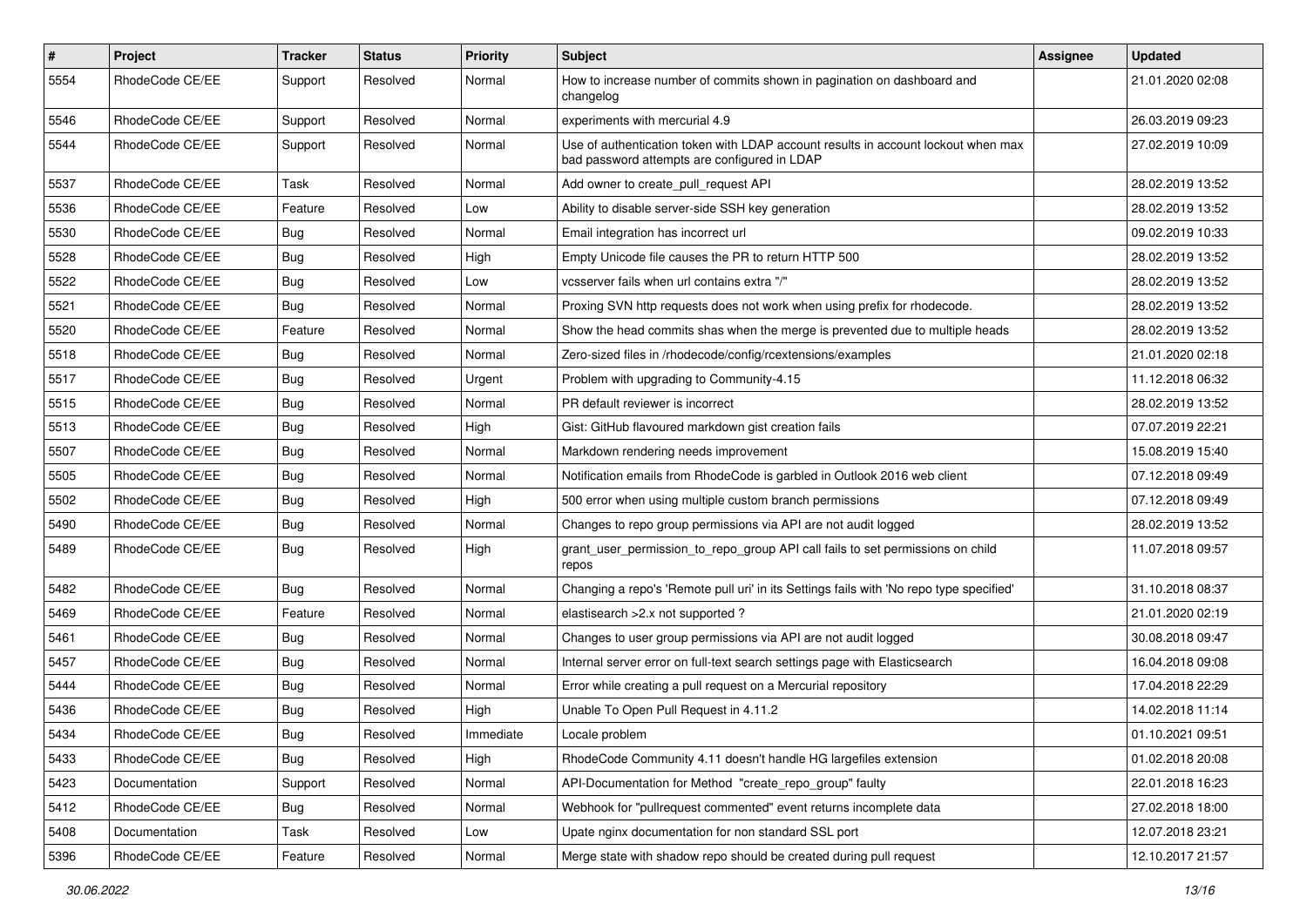| $\pmb{\#}$ | Project         | <b>Tracker</b> | <b>Status</b> | Priority | Subject                                                                                  | Assignee | <b>Updated</b>   |
|------------|-----------------|----------------|---------------|----------|------------------------------------------------------------------------------------------|----------|------------------|
| 5395       | RhodeCode CE/EE | Support        | Resolved      | Normal   | Svn protocols and performance                                                            |          | 04.04.2019 18:08 |
| 5391       | RhodeCode CE/EE | Task           | Resolved      | High     | Secure Email change                                                                      |          | 17.04.2018 21:50 |
| 5381       | RhodeCode CE/EE | <b>Bug</b>     | Resolved      | Normal   | Email integration changeset links invalid                                                |          | 06.09.2017 12:29 |
| 5380       | RhodeCode CE/EE | Bug            | Resolved      | Normal   | repo commits pageintion error                                                            |          | 06.09.2017 19:16 |
| 5379       | RhodeCode CE/EE | Bug            | Resolved      | Normal   | Journal RSS feed errors                                                                  |          | 01.09.2017 16:40 |
| 5376       | RhodeCode CE/EE | <b>Bug</b>     | Resolved      | Normal   | error: pretxnchangegroup.acl hook failed: acl: user "" denied on branch "default"        |          | 16.08.2017 19:45 |
| 5375       | RhodeCode CE/EE | Support        | Resolved      | Normal   | How do I configure "Go to" to just search repository names?                              |          | 16.08.2017 18:00 |
| 5343       | RhodeCode CE/EE | Task           | Resolved      | Normal   | SSH key management and SSH support                                                       |          | 18.08.2017 23:50 |
| 5337       | RhodeCode CE/EE | Bug            | Resolved      | Normal   | Possible memory leak after few Git Pull Requests                                         |          | 08.08.2017 13:08 |
| 5321       | RhodeCode CE/EE | Feature        | Resolved      | Normal   | Audit logs                                                                               |          | 21.06.2017 12:49 |
| 5304       | RhodeCode CE/EE | Bug            | Resolved      | Normal   | Email template not correct                                                               |          | 31.10.2018 08:36 |
| 5297       | RhodeCode CE/EE | <b>Bug</b>     | Resolved      | Normal   | Locale fails on a SuSE system                                                            |          | 31.10.2018 08:36 |
| 5277       | RhodeCode CE/EE | Bug            | Resolved      | Normal   | table id=user_list_table - Ajax error                                                    |          | 13.04.2017 01:04 |
| 5272       | RhodeCode CE/EE | Feature        | Resolved      | Normal   | Pull Request checklist                                                                   |          | 21.01.2020 02:09 |
| 5266       | RhodeCode CE/EE | Bug            | Resolved      | Normal   | Validate if changes in target branches get's propagated on Pull request updates          |          | 05.04.2017 18:10 |
| 5265       | RhodeCode CE/EE | Task           | Resolved      | Normal   | Enable phases support                                                                    |          | 11.05.2017 11:10 |
| 5259       | RhodeCode CE/EE | <b>Bug</b>     | Resolved      | Normal   | user-journal storage changes                                                             |          | 12.04.2017 00:04 |
| 5235       | RhodeCode CE/EE | Task           | Resolved      | Normal   | relative image support                                                                   |          | 10.03.2017 23:37 |
| 5229       | RhodeCode CE/EE | Task           | Resolved      | Normal   | add support for https://clipboardjs.com/                                                 |          | 21.01.2020 02:19 |
| 5225       | RhodeCode CE/EE | Task           | Resolved      | Normal   | add tag of author/contribitor to comments                                                |          | 11.05.2017 11:10 |
| 5221       | RhodeCode CE/EE | Task           | Resolved      | Normal   | Missing comment type in emails                                                           |          | 19.02.2017 21:46 |
| 5213       | RhodeCode CE/EE | <b>Bug</b>     | Resolved      | Normal   | Fixing Apache Proxy timeout issues                                                       |          | 14.02.2017 09:44 |
| 5210       | RhodeCode CE/EE | Bug            | Resolved      | Normal   | webook problems                                                                          |          | 13.02.2017 19:43 |
| 5207       | RhodeCode CE/EE | Task           | Resolved      | Low      | Release 4.6.1                                                                            |          | 13.02.2017 18:04 |
| 5203       | RhodeCode CE/EE | Task           | Resolved      | Normal   | optimise large repos speed                                                               |          | 08.09.2017 16:10 |
| 5202       | RhodeCode CE/EE | Task           | Resolved      | Normal   | run git gc and git repack on GIT repos when we have a scheduler via celery in<br>pyramid |          | 04.12.2017 20:49 |
| 5201       | RhodeCode CE/EE | Task           | Resolved      | Normal   | API: implement describe-methods                                                          |          | 13.02.2017 15:57 |
| 5198       | RhodeCode CE/EE | Task           | Resolved      | Normal   | remove pyro4 from enterprise                                                             |          | 07.02.2017 19:28 |
| 5187       | RhodeCode CE/EE | Feature        | Resolved      | Normal   | changelog dynamic loading of commits                                                     |          | 12.06.2018 12:31 |
| 5184       | RhodeCode CE/EE | Task           | Resolved      | Normal   | bump pyramid to 1.7.X                                                                    |          | 06.02.2017 21:50 |
| 5164       | RhodeCode CE/EE | <b>Bug</b>     | Resolved      | Normal   | non-web calls are leaking session objects                                                |          | 13.01.2017 01:30 |
| 5153       | Documentation   | Bug            | Resolved      | Normal   | Documentation: /tmp permissions                                                          |          | 04.01.2017 13:02 |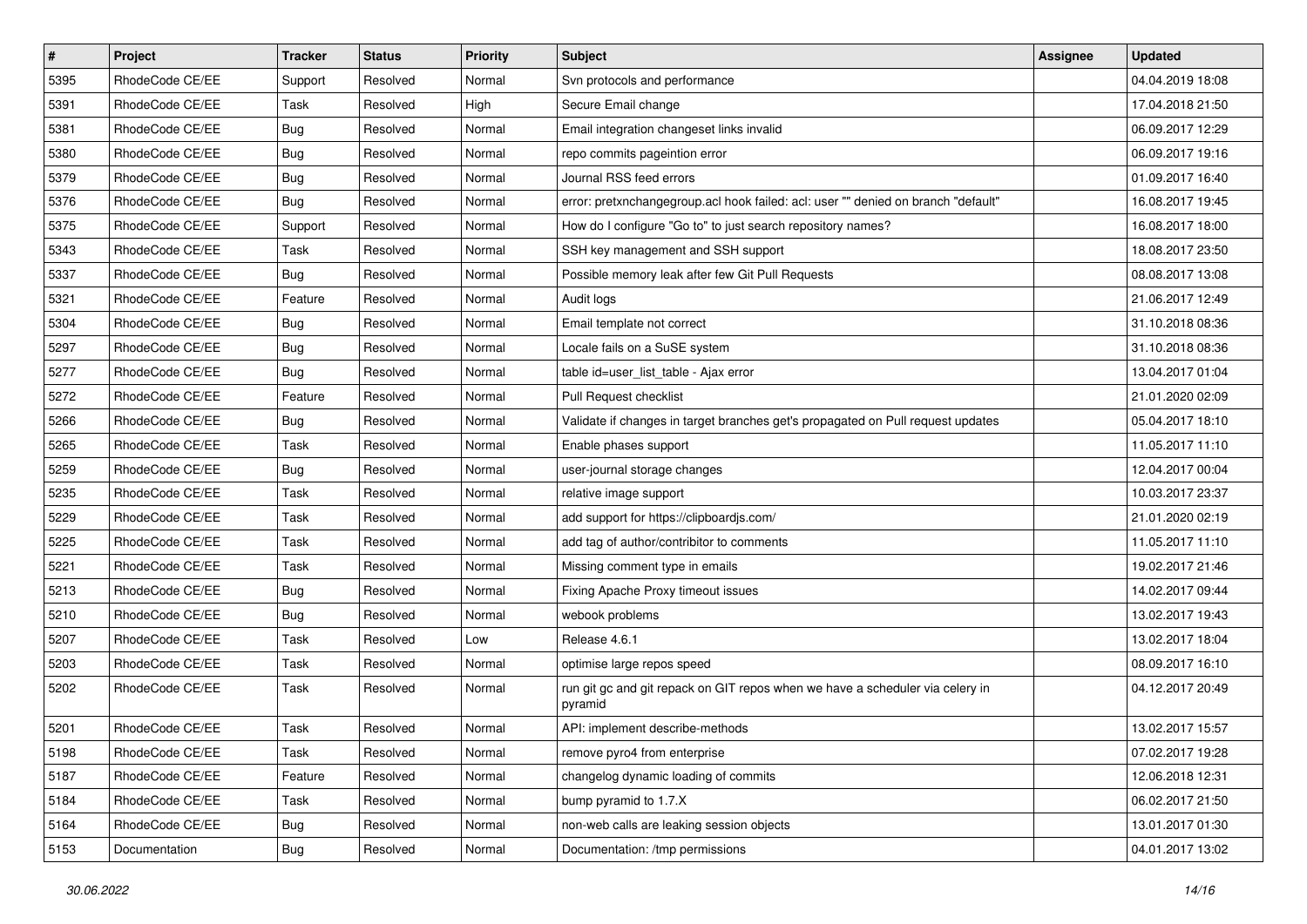| $\overline{\boldsymbol{H}}$ | Project              | <b>Tracker</b> | <b>Status</b> | <b>Priority</b> | <b>Subject</b>                                                                                        | <b>Assignee</b> | <b>Updated</b>   |
|-----------------------------|----------------------|----------------|---------------|-----------------|-------------------------------------------------------------------------------------------------------|-----------------|------------------|
| 4678                        | RhodeCode CE/EE      | Task           | Resolved      | Normal          | Release 4.5.2                                                                                         |                 | 19.12.2016 17:32 |
| 4677                        | RhodeCode CE/EE      | Support        | Resolved      | High            | API get_repo_refs not working?                                                                        |                 | 19.12.2016 11:46 |
| 4676                        | RhodeCode CE/EE      | <b>Bug</b>     | Resolved      | Normal          | Some admin passwords can make installation fail                                                       |                 | 16.12.2016 16:16 |
| 4675                        | RhodeCode CE/EE      | Bug            | Resolved      | Normal          | Disk free inodes are displayed incorrectly                                                            |                 | 13.12.2016 22:41 |
| 4666                        | RhodeCode CE/EE      | <b>Task</b>    | Resolved      | Normal          | Bump git and mercurial to latest versions                                                             |                 | 02.12.2016 19:01 |
| 4306                        | RhodeCode CE/EE      | Bug            | Resolved      | Normal          | Issue to push file with character # on a SVN                                                          |                 | 03.04.2017 16:44 |
| 4305                        | RhodeCode CE/EE      | Task           | Resolved      | Normal          | Meta-tagging could be excluded from limit                                                             |                 | 09.11.2016 19:27 |
| 4304                        | RhodeCode CE/EE      | Bug            | Resolved      | High            | Search: Internal Server Error                                                                         |                 | 26.11.2016 16:26 |
| 4283                        | RhodeCode CE/EE      | Task           | Resolved      | Normal          | bump whoosh to 2.7.4 release                                                                          |                 | 13.12.2016 21:08 |
| 4274                        | RhodeCode CE/EE      | Bug            | Resolved      | Normal          | 500 error when push big objects                                                                       |                 | 13.02.2017 19:53 |
| 4266                        | RhodeCode CE/EE      | Bug            | Resolved      | Normal          | Error 500 on integrations page after setting up Webhook                                               |                 | 17.10.2016 15:35 |
| 4235                        | RhodeCode CE/EE      | Task           | Resolved      | High            | Support GIT LFS server                                                                                |                 | 23.03.2017 17:24 |
| 4227                        | RhodeCode CE/EE      | Support        | Resolved      | Normal          | VBScript files detected as text/plain - no syntax highlighting                                        |                 | 14.09.2016 22:38 |
| 4207                        | RhodeCode CE/EE      | Feature        | Resolved      | Normal          | Support for obsolescence markers in changelog UI                                                      |                 | 19.05.2017 16:14 |
| 4206                        | RhodeCode CE/EE      | Bug            | Resolved      | High            | Error creating SVN groups                                                                             |                 | 15.09.2016 13:24 |
| 4192                        | RhodeCode CE/EE      | Feature        | Resolved      | Normal          | [ce, ee] slack/hipchat integrations group commits by branch pushed                                    |                 | 09.09.2016 19:01 |
| 4169                        | RhodeCode CE/EE      | Task           | Resolved      | Normal          | re-architecture celery support                                                                        |                 | 17.11.2017 19:21 |
| 4166                        | RhodeCode CE/EE      | Bug            | Resolved      | Urgent          | [ce] Rhodecode crashing after MySQL error                                                             |                 | 23.08.2016 23:35 |
| 4151                        | RhodeCode CE/EE      | Task           | Resolved      | Normal          | [packaging] Subversion to current 1.9.X                                                               |                 | 09.09.2016 10:18 |
| 4140                        | RhodeCode CE/EE      | Task           | Resolved      | Normal          | Check middleware chain status, and Verify that special middleware is catching<br>exceptions correctly |                 | 23.08.2016 12:13 |
| 4108                        | RhodeCode CE/EE      | Task           | Resolved      | Normal          | Release 4.2.2                                                                                         |                 | 14.10.2016 13:08 |
| 4090                        | RhodeCode CE/EE      | Bug            | Resolved      | Normal          | test ticket                                                                                           |                 | 09.03.2021 20:39 |
| 4089                        | RhodeCode CE/EE      | Bug            | Resolved      | Normal          | svn repository does not exist                                                                         |                 | 12.06.2018 12:29 |
| 4081                        | RhodeCode CE/EE      | Support        | Resolved      | Normal          | Receiving server 500 error when trying to clone repo from windows client using<br>eclipse             |                 | 12.07.2016 14:30 |
| 4044                        | RhodeCode CE/EE      | Feature        | Resolved      | Normal          | <b>Branch permissions</b>                                                                             |                 | 30.08.2018 09:48 |
| 4003                        | RhodeCode CE/EE      | Task           | Resolved      | Normal          | User personal repository groups improvements                                                          |                 | 07.11.2016 16:12 |
| 3999                        | RhodeCode CE/EE      | Feature        | Resolved      | Normal          | Add `send account information` to user creation page                                                  |                 | 28.06.2016 15:22 |
| 3991                        | RhodeCode Appenlight | Bug            | Resolved      | Normal          | report logs need upper margin                                                                         |                 | 21.06.2016 18:55 |
| 3989                        | RhodeCode Appenlight | <b>Bug</b>     | Resolved      | Normal          | even up report spacing                                                                                |                 | 21.06.2016 18:55 |
| 3981                        | RhodeCode CE/EE      | Feature        | Resolved      | Normal          | Add cloud hosting like Gitlab, GitHub                                                                 |                 | 02.03.2020 09:14 |
| 3555                        | RhodeCode CE/EE      | <b>Bug</b>     | Resolved      | Normal          | Then disabled repo location change the panel should explicitly state that it's disabled               |                 | 25.04.2016 10:34 |
| 3357                        | RhodeCode CE/EE      | <b>Bug</b>     | Resolved      | Normal          | switch to sometimes fails to load files metadata                                                      |                 | 30.03.2016 10:56 |